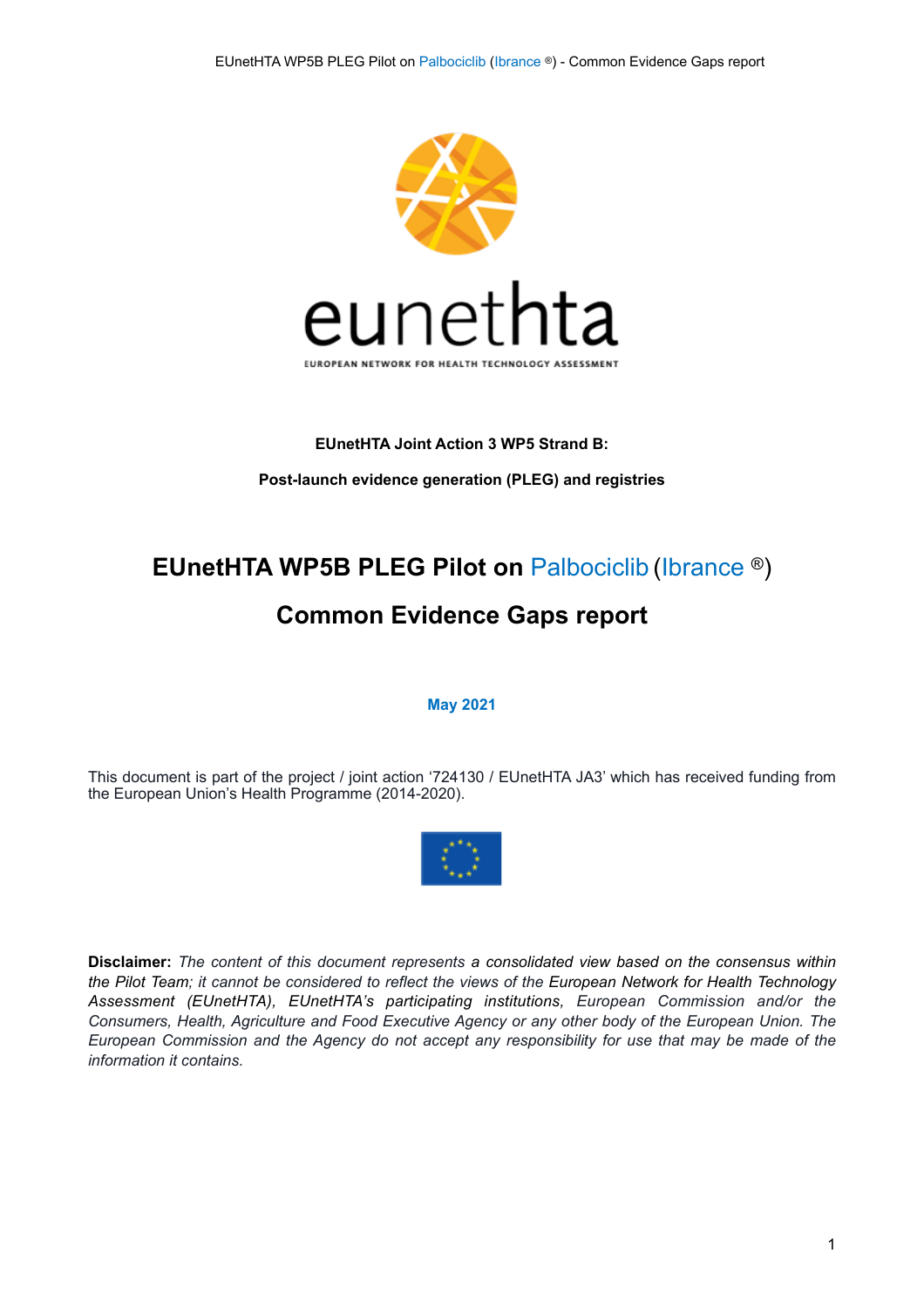## **DOCUMENT HISTORY AND CONTRIBUTORS**

| Version<br>number | <b>Date</b> | <b>Modification</b>           | <b>Reason for the modification</b> |
|-------------------|-------------|-------------------------------|------------------------------------|
| V <sub>1</sub>    | 12/03/2020  | 1 <sup>st</sup> version draft |                                    |
| V <sub>2</sub>    | 15/03/2021  | 2 <sup>nd</sup> version       |                                    |
| V3                | 10/05/2021  | 3rd Version                   |                                    |
| V4                | DD/MM/YY    |                               |                                    |
| V5                | DD/MM/YY    |                               |                                    |

#### **Pilot team**

| Team member name | <b>HTA Body/affiliation</b>                                                       | <b>Responsibility/role</b> |
|------------------|-----------------------------------------------------------------------------------|----------------------------|
| Johan Pontén     | Dental and Pharmaceutical<br>Benefits Agency (TLV),<br>Sweden                     | Pilot lead                 |
| Anders Viberg    | Dental and Pharmaceutical<br>Benefits Agency (TLV),<br>Sweden                     | Pilot lead                 |
| Sofie Gustafsson | Dental and Pharmaceutical<br>Benefits Agency (TLV),<br>Sweden                     | Pilot lead                 |
| Krystyna Hviding | Norwegian Medicines<br>Agency (NOMA), Norway                                      | Pilot member               |
| Jorge Rodrigues  | National Authority of<br>Medicines and Health<br>Products (INFARMED),<br>Portugal | Pilot member               |
| Mariane Cossito  | National Authority of<br>Medicines and Health<br>Products (INFARMED),<br>Portugal | Pilot member               |
| Claudia Santos   | National Authority of<br>Medicines and Health<br>Products (INFARMED),<br>Portugal | Pilot member               |
| Gergö Merész     | National Institute on<br>Pharmacy and Nutrition,<br>Hungary                       | Pilot observer             |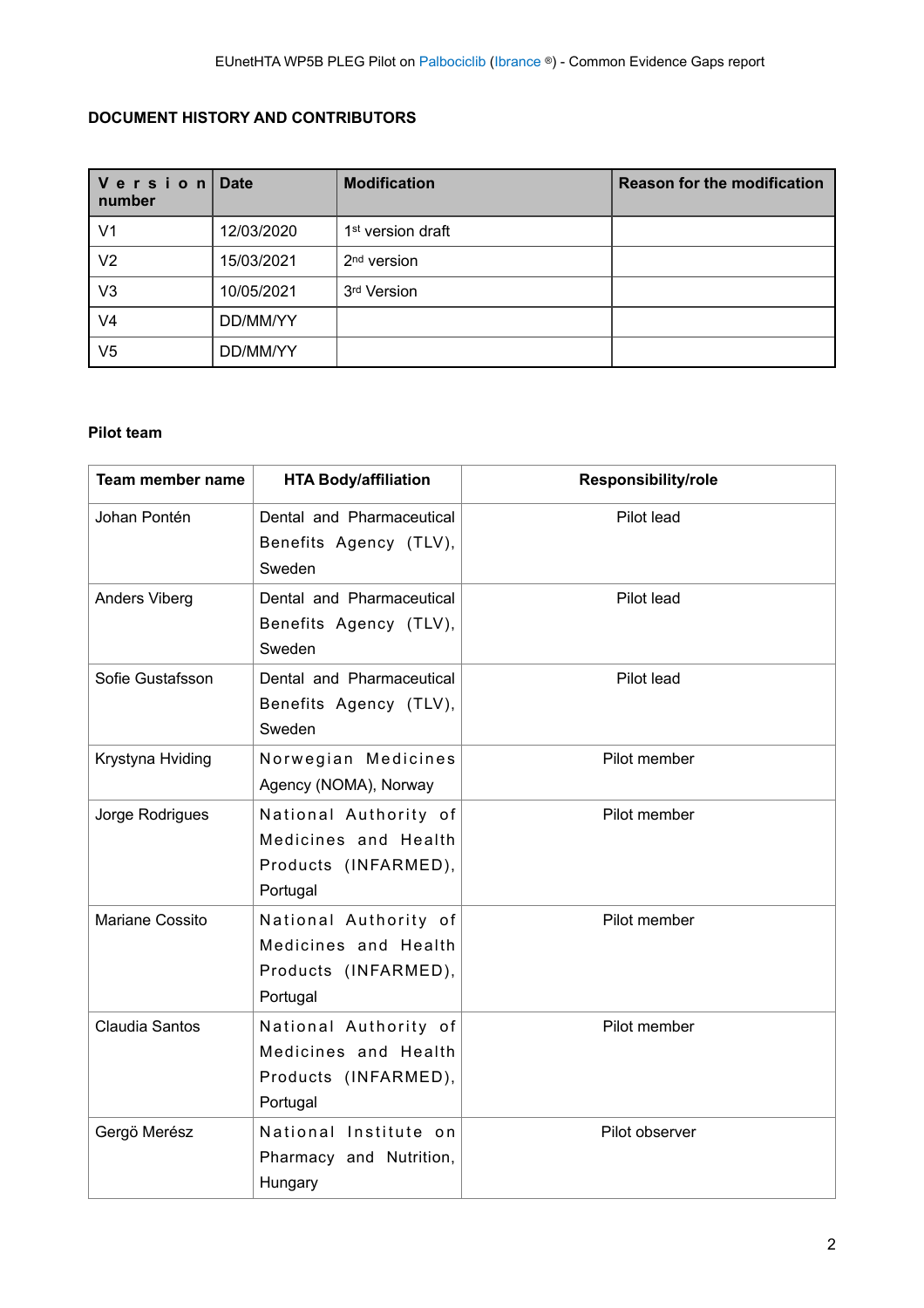| Entela Xoxi | Università Cattolica del | Pilot observer |
|-------------|--------------------------|----------------|
|             | Sacro Cuore, Italy       |                |

#### **Further contributors**

| <b>Responsibility/role</b> | <b>HTA Body/affiliation</b> | <b>Name</b>                                                           |
|----------------------------|-----------------------------|-----------------------------------------------------------------------|
| Irena Guzina               | HAS international unit      | Supervising the pilot as WP5B lead partner and<br>coordinating agency |

#### **Conflict of interest**

All participants involved in the production of this pilot have declared they have no conflicts of interest in relation to the technology assessed according to the EUnetHTA declaration of interest and confidentiality undertaking form.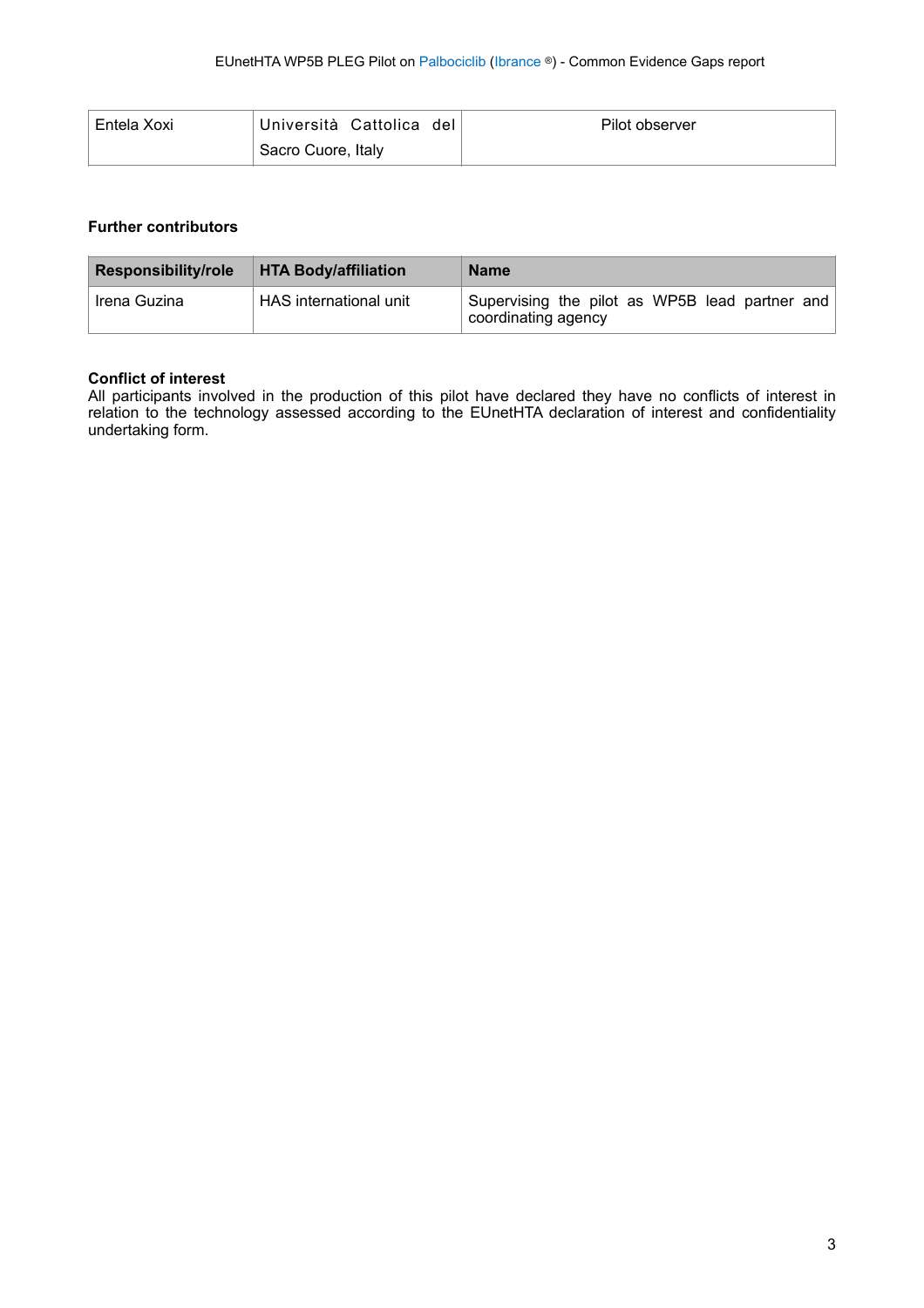#### **Stakeholder involvement**

The company in charge of the development of the product has been contacted at the beginning of the pilot and kept informed about different pilot steps and outputs.

#### **How to cite this document**

Please cite this document as follows:

EUnetHTA PLEG\_FP\_02. Pilot Team. PLEG pilot on Palbociclib (Ibrance®). Common Evidence Gaps report. Diemen (The Netherlands): EUnetHTA; 2021. [date of citation]. Report No.: PLEG\_FP\_02. Available from: https://www.eunethta.eu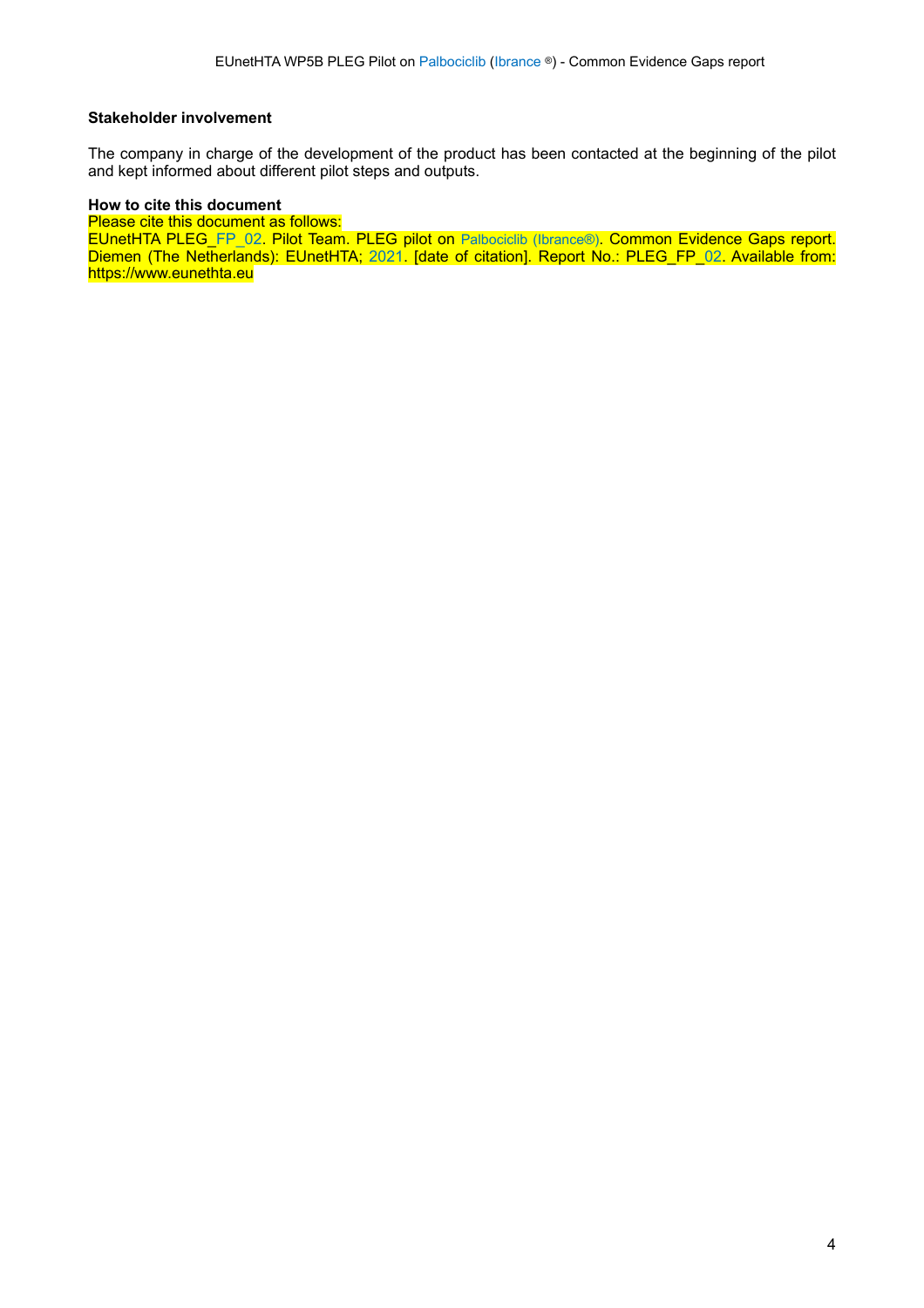## TABLE OF CONTENTS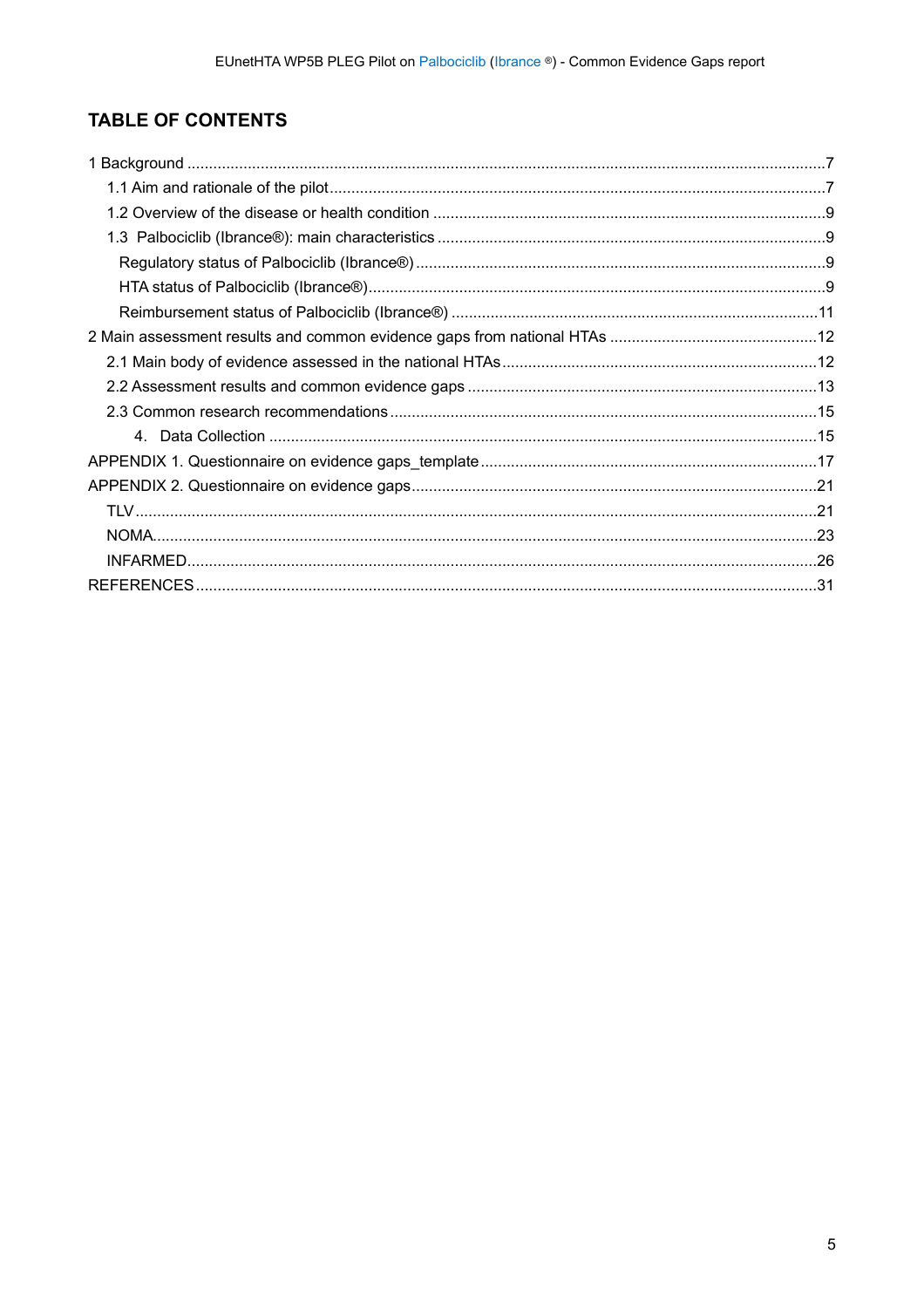### **List of abbreviations**

| <b>ABC</b>      | <b>Advanced Breast Cancer</b>                                 |
|-----------------|---------------------------------------------------------------|
| <b>ECOG</b>     | <b>Eastern Cooperative Oncology Group</b>                     |
| <b>FPAR</b>     | European Public Assessment Report                             |
| <b>EUnetHTA</b> | European Network of Health Technology Assessment              |
| <b>HAS</b>      | Haute Autorité de Santé, France                               |
| HER2-negative   | Human Epidermal Growth Factor Receptor 2-negative             |
| <b>HR</b>       | Hormone Receptor                                              |
| <b>HTA</b>      | <b>Health Technology Assessment</b>                           |
| <b>INFARMED</b> | National Authority of Medicines and Health Products, Portugal |
| LHRH-agonist    | Luteinizing Hormone-Releasing Hormone agonist                 |
| <b>NOMA</b>     | Norwegian Medicines Agency                                    |
| <b>OS</b>       | <b>Overall Survival</b>                                       |
| <b>PFS</b>      | <b>Progression Free Survival</b>                              |
| <b>PICO</b>     | Population, Intervention, Control, Outcome                    |
| <b>RWD</b>      | Real World Data                                               |
| <b>STA</b>      | Single Technology Assessment                                  |
| <b>TLV</b>      | Dental and Pharmaceutical Benefits Agency, Sweden             |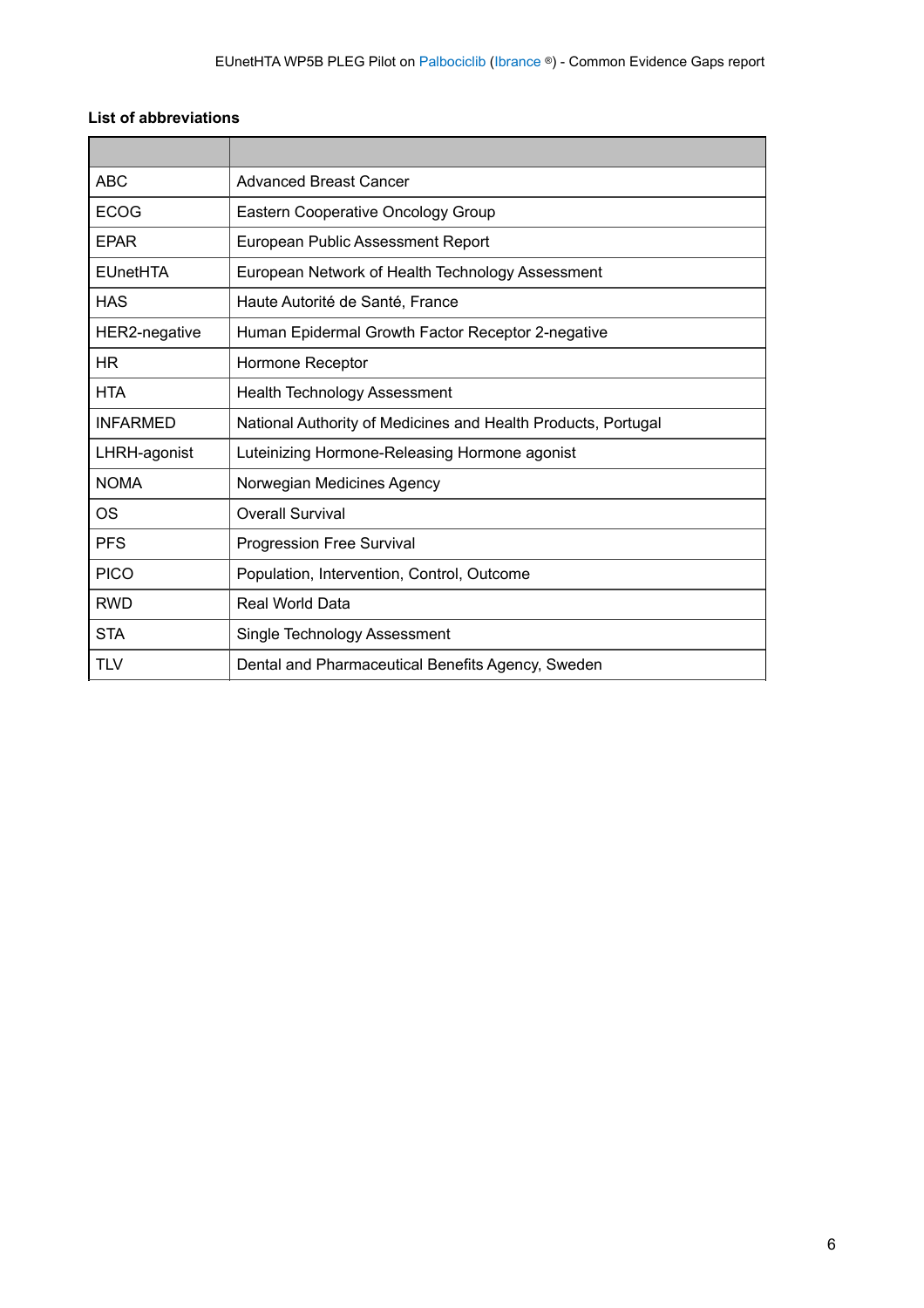### <span id="page-6-0"></span>**1 BACKGROUND**

#### <span id="page-6-1"></span>**1.1 Aim and rationale of the pilot**

This pilot was conducted within EUnetHTA Joint Action 3 Work Package 5, for which the aim is to help in generating optimal and robust evidence for health technologies (pharmaceuticals or others) throughout the technology lifecycle, bringing benefits for patient access and public health.

Work Package 5 consists of two strands: strand A focuses on initial evidence generation and the activity of Early Dialogues, while strand B focuses on Post-Launch Evidence Generation. More information on the specific WP5B activities can be found at <https://eunethta.eu/pleg/>.

This document is an output of a WP5B PLEG product-specific pilot on Palbociclib (Ibrance ®). The main WP5B pilot steps are presented in Figure 1.

This pilot was proposed by the Swedish Dental and Pharmaceutical Benefits Agency (TLV), considering the uncertainties identified during the national HTA process. The proposal was supported by the following considerations:

- Collecting data on the use of Ibrance® in routine clinical practice may allow to reduce some of the uncertainties identified during HTA-assessment to support its optimal uptake. The collection of data aim to support HTA agencies to follow up previous decisions, and if needed for re-assessments. The interesting data elements would for instance be the number of patients, patient characteristics, treatment duration, and main outcome measures.
- As the number of treated patients in each country is limited, a multinational approach, increasing the number of patients, enables us to study the effect in clinical practice with less delay.
- To be able to collaborate on data gathering, it is important that there is a commonly agreed definition of a minimum dataset.
- Since the product has been available on the market for some time and a number of patients have been treated, the practical conditions for collecting enough data are expected to be fulfilled.

The main objectives of this pilot are therefore as follows:

- To build a common and agreed data set for collection (which will serve as a basis for common analysis afterwards);
- To gather locally generated data (when possible) from different sources (databases, registries, health care records); and
- To assess possible levels of cross-border collaboration on the generation and exchange of real world data (RWD).

The present report corresponds to step 4 of the pilot and its aim is to synthesize the main evidence gaps and research needs identified by pilot team members in their national HTA (performed at different time points after centralized marketing authorization approval).

#### **Figure 1. Main steps of the pilot.**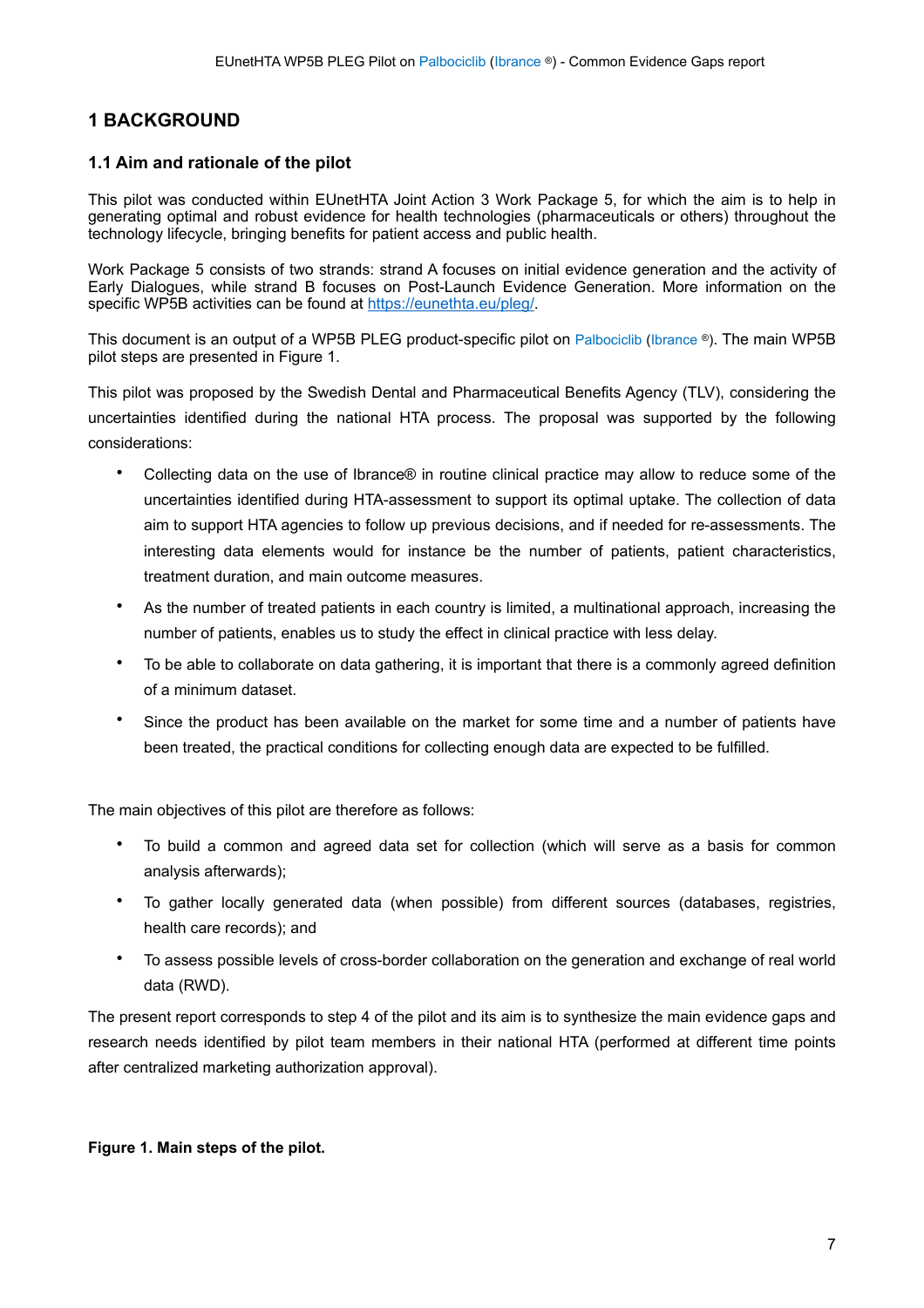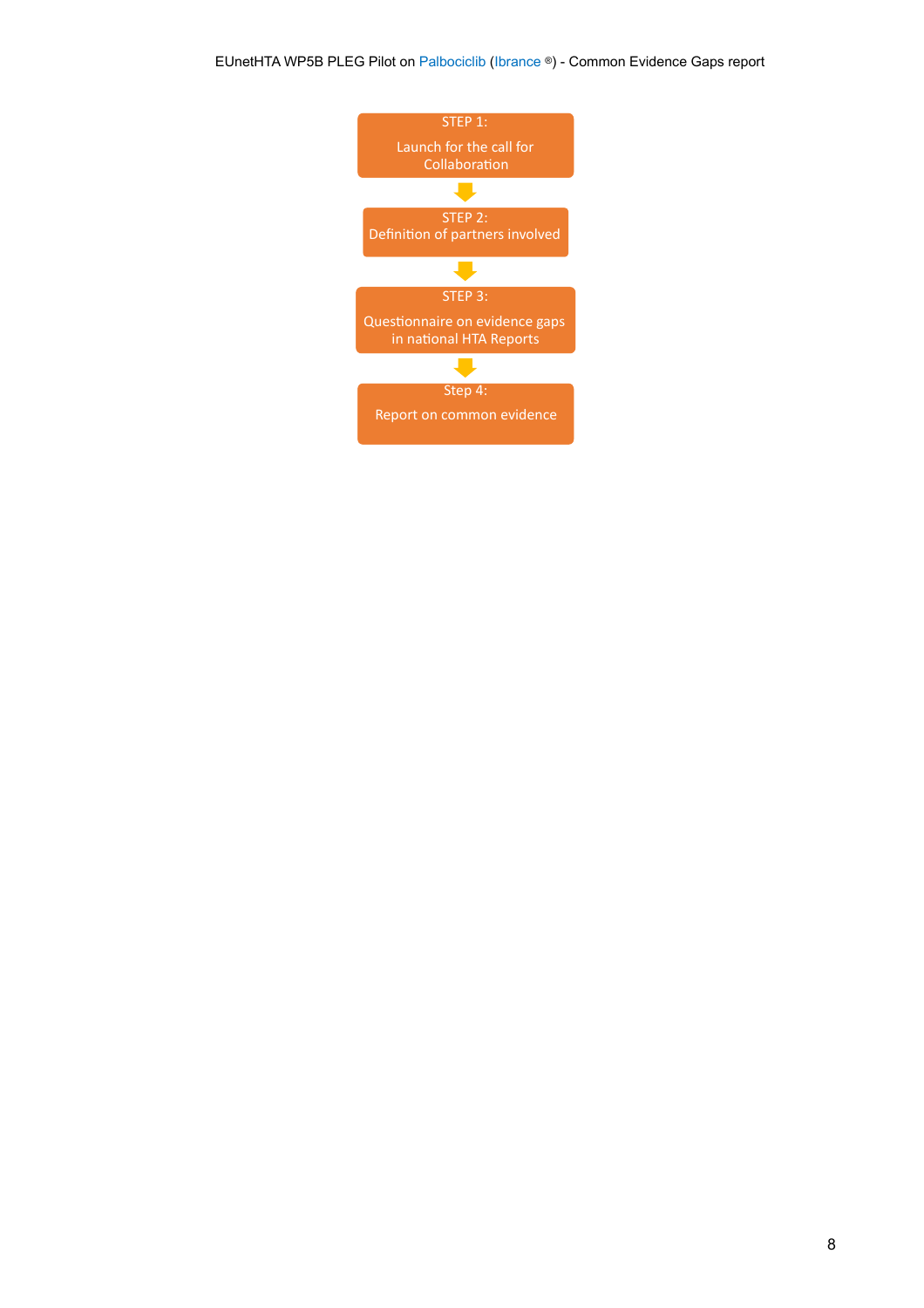#### <span id="page-8-0"></span>**1.2 Overview of the disease or health condition**

#### **Advanced Breast Cancer**

<span id="page-8-5"></span>Breast cancer is the most common cancer in women. Advanced Breast Cancer (ABC) comprises both locally advanced and metastatic breast cancer. Although treatable, ABC remains an incurable disease with a median overall survival of 2–3 years and a 5-year survival of only 25%. For patients with hormone receptorpositive and HER2-negative advanced breast cancer, clinical guidelines recommend sequential treatment with endocrine therapy <sup>1</sup>[.](#page-8-4) As first line therapy, aromatase inhibitors are common options in postmenopausal patients and tamoxifen in premenopausal women. Fulvestrant comprises a common alternative in second line treatment. The addition of the CDK4/6 inhibitor palbociclib (Ibrance®) to an aromatase inhibitor or to Fulvestrant provides a significant improvement in PFS, with an acceptable toxicity profile.

#### <span id="page-8-1"></span>**1.3 Palbociclib (Ibrance®): main characteristics**

The pharmaceutical product palbociclib (Ibrance®) is used for treating patients with advanced breast cancer in both pre and post-menopausal women.

#### <span id="page-8-2"></span>**Regulatory status of Palbociclib (Ibrance®)**

The full indication authorized in the EU is: "IBRANCE is indicated for the treatment of hormone receptor positive (HR +), human epidermal growth factor receptor 2 negative (HER2 -) locally advanced or metastatic breast cancer;

• in combination with an aromatase inhibitor.

• in combination with fulvestrant for women who have previously received endocrine therapy (see section Pharmacodynamics).

For pre- or perimenopausal women, endocrine therapy should be combined with an LHRH agonist (luteinizing hormone-releasing hormone agonist)."

#### <span id="page-8-3"></span>**HTA status of Palbociclib (Ibrance®)**

During 2017 several HTA EU Member States discussed the reimbursement status of Ibrance®.

In Sweden, Ibrance® has been fully reimbursed since February 2018. It is reimbursed for both pre- and postmenopausal women with advanced breast cancer without further restriction. This gives immediate access to the national reimbursement system. TLV has published two HTA reports on Ibrance® on TLV' s website. The reports are in Swedish with no English translation.

<span id="page-8-4"></span>Bröstcancer Nationellt vårdprogram. Swedish Breast Cancer Group (SweBCG), Regionala cancercentrum i samverkan. 2014 [1](#page-8-5) http://www.cancercentrum.se/globalassets/cancerdiagnoser/brost/vardprogram/vp-brostcancer.pdf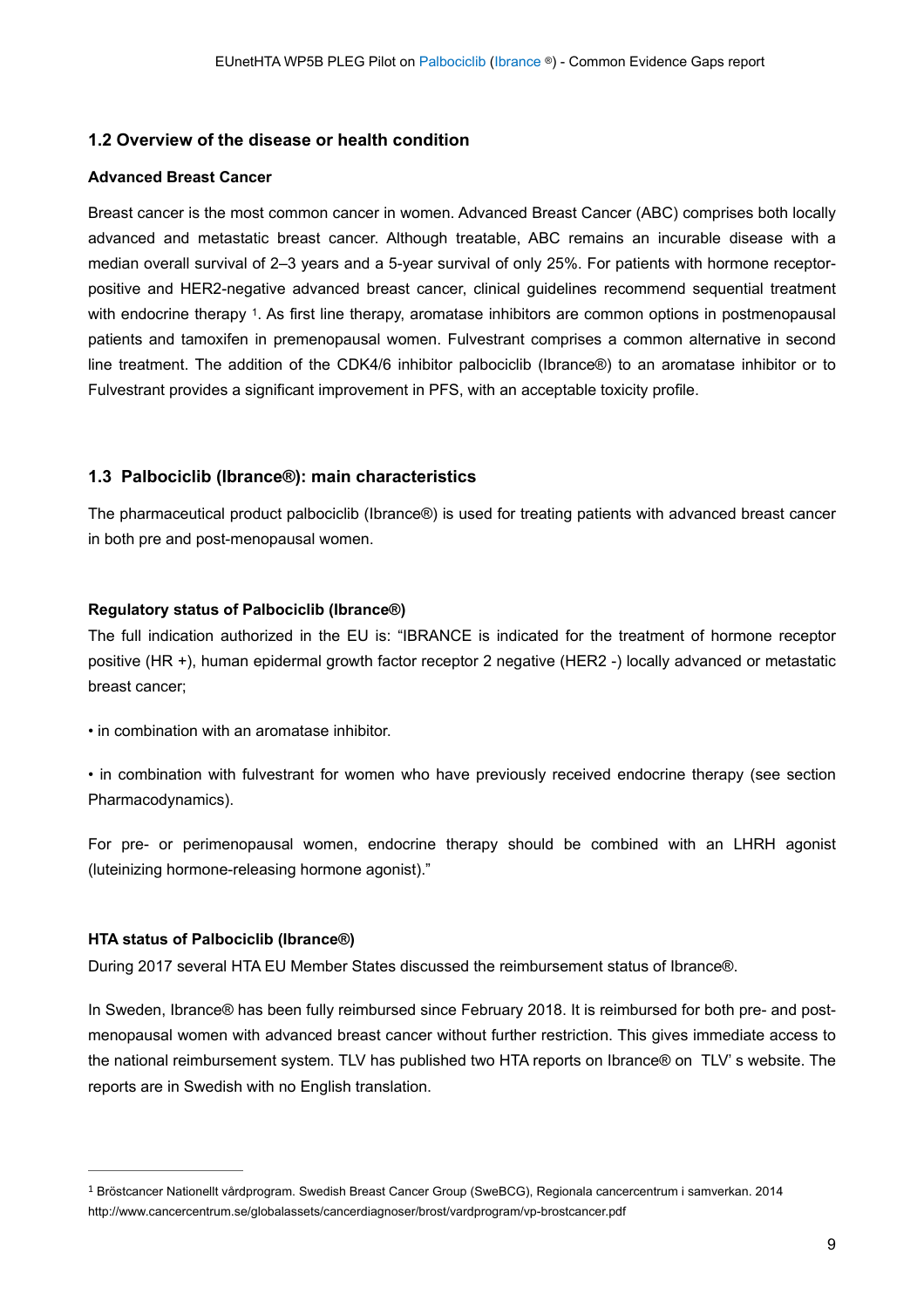In Norway, all new pharmaceutical products have to be assessed as Single Technology Assessment (STA) before the decision about reimbursement/ public funding can be made. Often after completion of STA the Procurement services for Health Enterprises Ltd conducts negotiations. Subsequently a Decision Forum comprised of the four CEOs (one for each regional health authority) make decisions whether to introduce the method or not. The National System for Managed Introduction of New Health Technologies within the Specialist Health Service in Norway is responsible for the process. In Norway, Ibrance (palbociclib) is publicly funded by hospital trusts for following indications:

- 1. Palbociclib in combination with aromatase inhibitors for treatment of local advanced/ metastatic breast cancer Decision was made on **27.08.2018** [\(www.nyemetoder.no](http://www.nyemetoder.no) 0914-2018).
- 2. Palbociclib in combination with fulvestrant for treatment of HR+/HER2 negative women with locally advanced metastatic breast cancer with progression after previous endocrine treatment. The decision was made 21.10.2019 ([www.nyemetoder.no](http://www.nyemetoder.no) 156-18).

This funding decision was based on an assumption of maximum price level for Ibrance to remain equal to or even lower than the current price to ensure that the treatment will remain cost-effective in Norway. Additionally, a requirement was made that Ibrance shall be included in a national procurement for oncology drugs from April 2020 in order to be publicly funded. Ibrance is now a part of this tender competition in Norway

n Portugal Ibrance® has been reimbursed since March 2019. The reimbursement is restricted to the following sub-populations:

- peri or pre-menopausal women submitted to previous treatment with an aromatase inhibitor, and with progression during the treatment or up to 12 months after the end of the treatment;
- post-menopausal women without previous hormonal treatment of the advanced disease;
- post-menopausal women submitted to previous treatment of the advanced disease and progression during the treatment or up to 12 months after the end of treatment.

Table 1 presents the HTA status of Ibrance among pilot team members.

| <b>HTA body</b> | <b>HTA status</b> | Date of assessment finalisation                                                                                                                                                                                                                                                |
|-----------------|-------------------|--------------------------------------------------------------------------------------------------------------------------------------------------------------------------------------------------------------------------------------------------------------------------------|
|                 |                   | The HTA assessment for the first indication was published in June<br>2017, https://www.tlv.se/download/<br>18.43aebaef160df16da8cef39d/1516358833644/<br>Underlag beslut ibrance.pdf<br>In the following, this is referred to as HTA 1.                                        |
|                 |                   | As extra information can be said that a HTA assessment for a<br>second indication was published in February 2018,<br>https://www.tlv.se/download/<br>18.1e7d91e3161bbcd37bcc62e5/1519745328488/<br>bes underlag ibrance.pdf<br>In the following, this is referred to as HTA 2. |
| TLV             | Finalised         |                                                                                                                                                                                                                                                                                |

#### **Table 1. HTA status among pilot team members**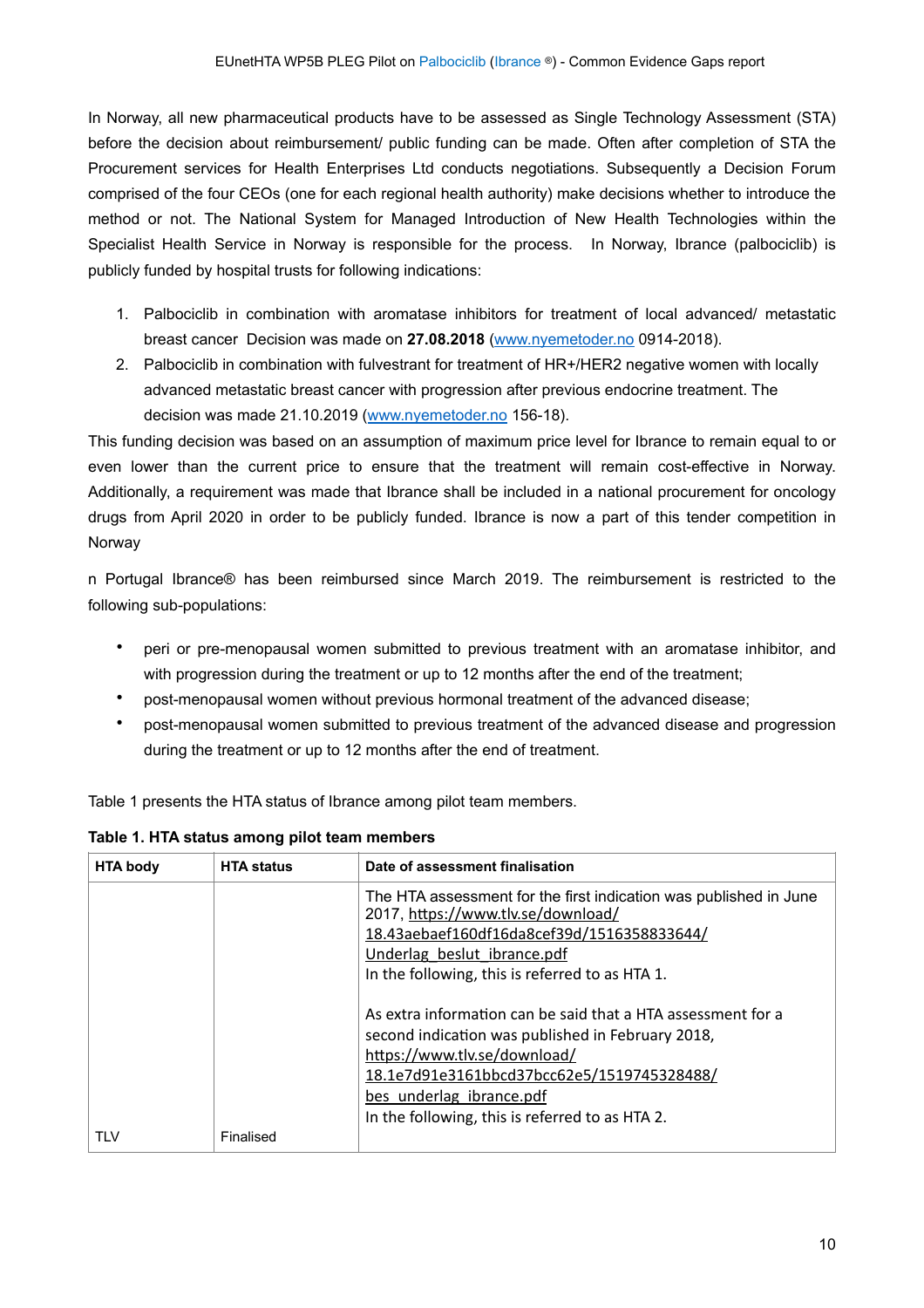|                 |           | HTA assessement for indication: Ibrance in combination with                                                                                    |
|-----------------|-----------|------------------------------------------------------------------------------------------------------------------------------------------------|
|                 |           | aromatase inhibitors was published in 2018                                                                                                     |
|                 |           | https://nyemetoder.no/Documents/Forslag/Notat%20-                                                                                              |
|                 |           | %20Palbociklib%20-%20oppdatert%20med%20LIS-pris.pdf                                                                                            |
|                 |           | https://legemiddelverket.no/Documents/                                                                                                         |
|                 |           | Offentlig%20finansiering%20og%20pris/Metodevurderinger/I/                                                                                      |
|                 |           | Ibrance brystkreft 2018.pdf                                                                                                                    |
|                 |           | HTA assessment for the second indication: Ibrance in combination                                                                               |
|                 |           | with fulvestrant was published in 2019                                                                                                         |
|                 |           | https://legemiddelverket.no/Documents/                                                                                                         |
|                 |           | Offentlig%20finansiering%20og%20pris/Metodevurderinger/I/                                                                                      |
|                 |           | Ibrance brystkreft 2019.pdf                                                                                                                    |
| <b>NOMA</b>     | Finalised |                                                                                                                                                |
| <b>INFARMED</b> | Finalised | The HTA assessment was published in March 2019 (available at<br>Ibrance file at INFOMED database https://extranet.infarmed.pt/<br>INFOMED-fo/) |

Updated in March 2021

#### <span id="page-10-0"></span>**Reimbursement status of Palbociclib (Ibrance®)**

Table 2 shows the reimbursement status of Palbociclib (Ibrance®)by country for the pilot team.

|  |  | Table 2. Reimbursement status across countries |  |  |  |
|--|--|------------------------------------------------|--|--|--|
|--|--|------------------------------------------------|--|--|--|

| Country  | <b>Reimbursement status</b>                                                                                                                                                                                                                                                                                                                                                                                                                                                                             | <b>Decision date</b>                                                          |
|----------|---------------------------------------------------------------------------------------------------------------------------------------------------------------------------------------------------------------------------------------------------------------------------------------------------------------------------------------------------------------------------------------------------------------------------------------------------------------------------------------------------------|-------------------------------------------------------------------------------|
| Sweden   | Reimbursed                                                                                                                                                                                                                                                                                                                                                                                                                                                                                              | February 2018                                                                 |
| Norway   | Fully reimbursed for both indications<br>Palbociclib in combination with aromatase inhibitors for treatment of local advanced/<br>metastatic breast cancer (www.nyemetoder.no 0914-2018)<br>https://nyemetoder.no/metoder/palbociklib-ibrance-indikasjon-ii-revurdering<br>Palbociclib in combination with fulvestrant for treatment of $HR+/HER2$ negative women<br>with locally advanced metastatic breast cancer with progression after previous endocrine<br>treatment. (www.nyemetoder.no 156-18). | Decision was<br>made on<br>27.08.2018.<br>The decision was<br>made 21.10.2019 |
| Portugal | Hospital inpatient setting (total cost supported by the national health care system)                                                                                                                                                                                                                                                                                                                                                                                                                    | 7 March 2019                                                                  |

Updated in March 2021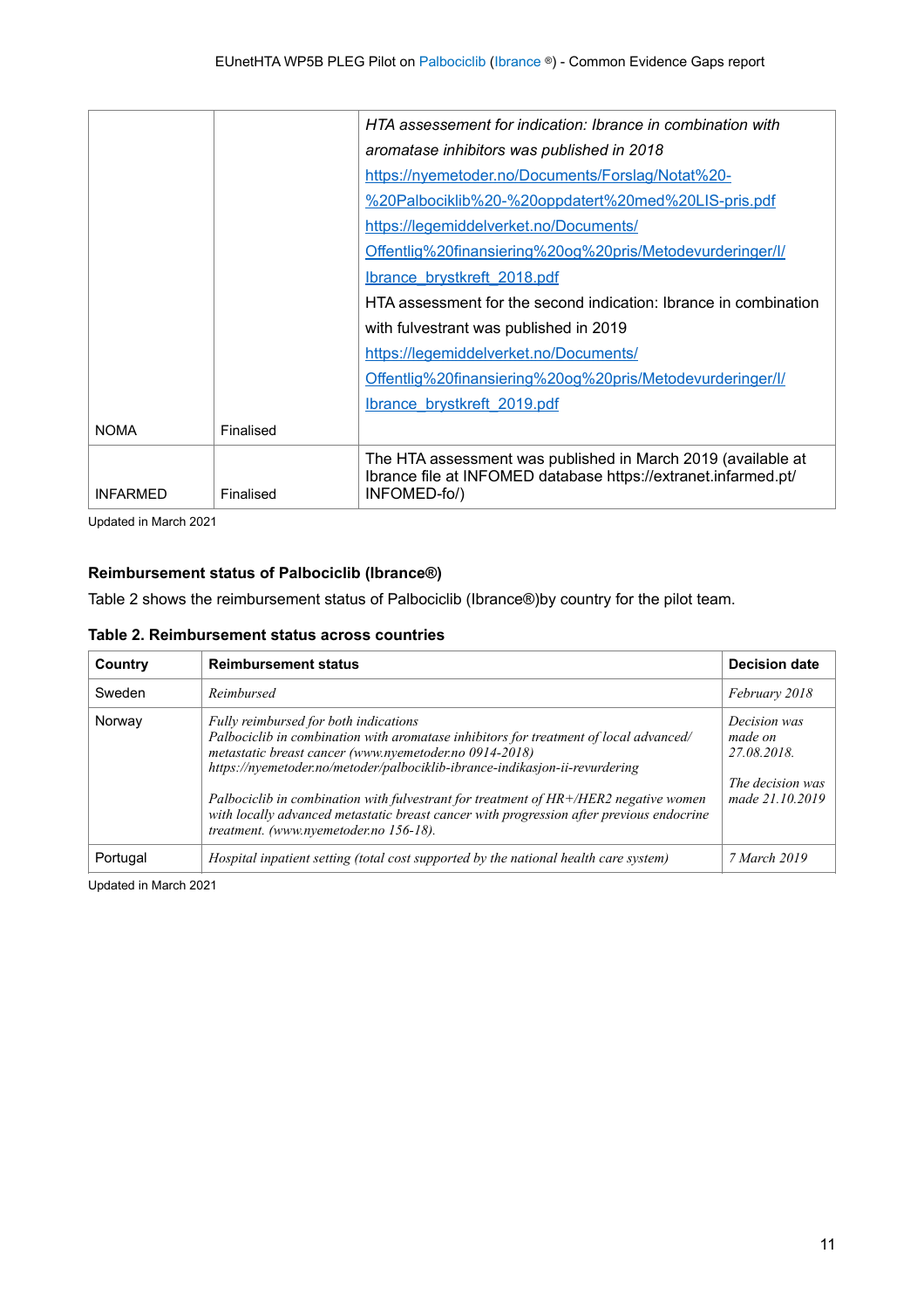### <span id="page-11-0"></span>**2 MAIN ASSESSMENT RESULTS AND COMMON EVIDENCE GAPS FROM NATIONAL HTAS**

A questionnaire (Appendix 1) to collect evidence gaps and research needs identified by the pilot team members in their national HTA was elaborated on the basis of the EUnetHTA position paper on how to best formulate research recommendations for primary research arising from HTA. The questionnaire was filled out by the pilot team members. The questionnaire comprised two main sections:

- 1. Assessment results; and
- 2. Recommendations for research.

On the basis of the responses received, the pilot team identified and highlighted commonalities, which are presented in the Sections 2.1–2.3.

#### <span id="page-11-1"></span>**2.1 Main body of evidence assessed in the national HTAs**

Two phase III studies were considered in the HTA:

The PALOMA-2 study was a multicentre, double-blind, randomised phase 3 study, which evaluated the effect of letrozole-associated palbociclib vs letrozole in postmenopausal women with HR-positive and HER2 negative advanced and/or metastatic breast cancer, with Eastern Cooperative Oncology Group (ECOG) performance status 0-2, and without previous endocrine treatment for advanced disease. The PFS in the study was 24.8 months (95% CI 22,1-not estimated) in the letrozole-associated palbociclib group, and 14.5 months (95% CI 12,9-17,1 months) in the letrozole group, with a hazard ratio 0,58 (95% CI 0,46–0,72, p<0,0001).

The PALOMA-2 study was followed by the PALOMA-3 study. This was a multicentre, double-blind, randomised phase 3 study, which evaluated the effect of fulvestrant-associated Palbociclib vs fulvestrant in women with HR-positive and HER2-negative advanced and/or metastatic breast cancer, with ECOG performance status 0–1, with previous endocrine treatment for advanced disease, *and with progression to 12 months after therapy*. PFS was 9.5 months (95% CI 9,2 - 11,0) in the fulvestrant-associated palbociclib group, and 4.6 months (95% CI 3,5 - 5,6 months) in the fulvestrant group, with a hazard ratio 0,46 (95% CI 0,36–0,59, p<0,0001).

There is evidence of added therapeutic value of letrozole-associated palbociclib, and fulvestrant-associated palbociclib, for the treatment of locally advanced and/or metastatic HR-positive and HER2-negative breast cancer, in ECOG performance status 0-2 post-menopausal women without previous treatment for advanced disease, and in ECOG performance status 0-1 women with progression under previous endocrine therapy or within 12 months after treatment for advanced disease, respectively. The use of palbociclib in the treatment of locally advanced and/or metastatic HR-positive and HER2-negative breast cancer, is restricted in the following subpopulations: pre- or perimenopausal women without previous hormonal treatment in the context of advanced disease; pre- or perimenopausal women with previous aromatase inhibitor treatment and progression only 12 months after the treatment; women with previous treatment for advanced disease and progression only 12 months after the treatment.

This conclusion is based on the PALOMA-2 study providing evidence of a significant improvement in PFS with letrozole-associated palbociclib, being no benefit or advantage evidence from the use of palbociclib in OS, objective response rate, median response time or QoL outcomes. Also, the PALOMA-3 study provided evidence of a significant improvement in PFS, objective response rate and QoL with fulvestrant-associated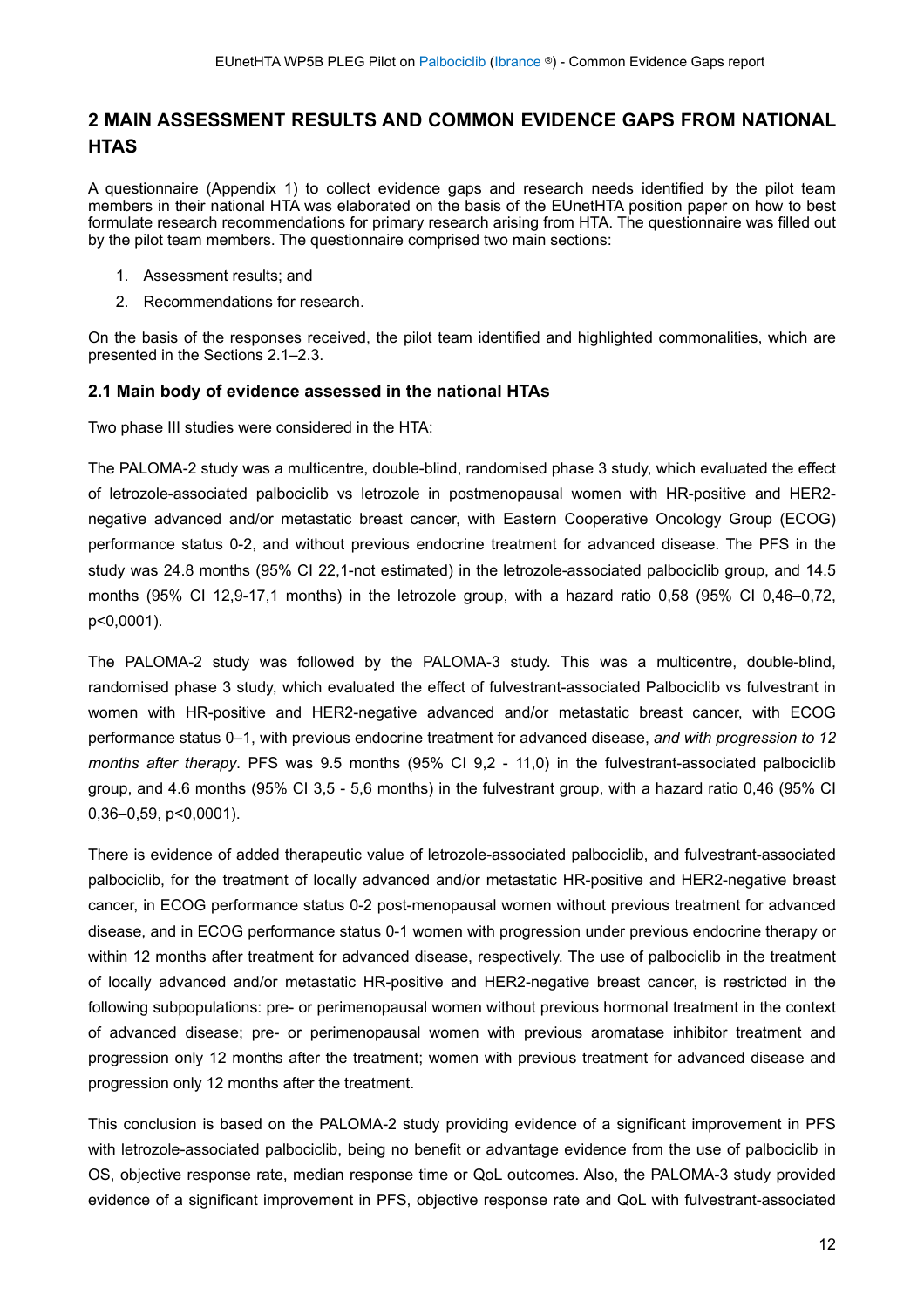palbociclib, not existing benefit or advantage evidence from the use of palbociclib in OS and median response time outcomes.

Survival data (OS) are uncertain at present and no safe conclusions can therefore be drawn regarding survival gains with the intervention.

#### <span id="page-12-0"></span>**2.2 Assessment results and common evidence gaps**

In clinical trials, palbociclib has shown a significant improvement of progression free survival (PFS) and delayed the need for chemotherapy. However, uncertainties on drug use patterns and long-term outcomes in real world settings (including the treatment length) remain at its launch. Progression free survival is certainly the most important outcome, but here treatment length will be a proxy for that, since there is most probably a strong correlation between the two. The health economic analysis is very sensitive to changes in treatment length.

These uncertainties contributed to a mixed situation in reimbursement status, on one hand, reimbursement for palbociclib was rejected in some countries because its cost was considered too high in relation to its clinical effectiveness. On the other hand, in countries where palbociclib was and still is reimbursed, uncertainties regarding treatment length and long-term treatment outcome might have been part of the reason for uneven and delayed uptake.

One of the main uncertainties identified in the HTA processes relates to the treatment effectiveness, especially the overall survival.

Given the price for Ibrance®, the uncertainties regarding the selection of the study population and treatment duration results in substantial uncertainties regarding the price for treating a patient and thus uncertainties about the cost effectiveness of Ibrance® treatment.

**The summary of common evidence gaps presented above come from feedback from pilot members see appendix 1).**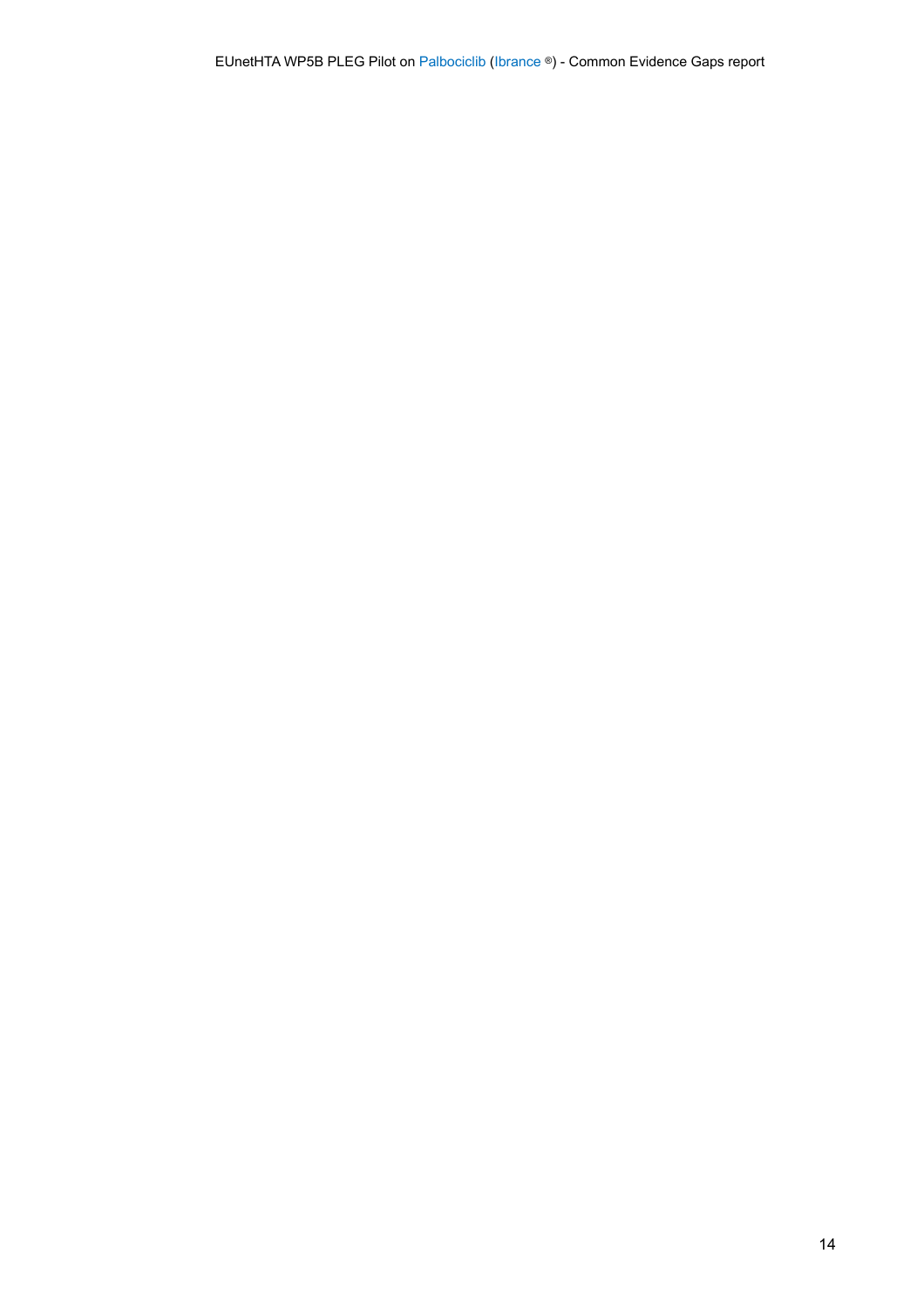#### <span id="page-14-0"></span>**2.3 Common research recommendations**

#### **Present here the common research recommendations arising from the common evidence gaps.**

The pilot members reported all research recommendations as raised in their national assessment regardless the setting of the collection of data (real world setting or clinical studies).

The common concern of the project members has been to have a better understanding of over-all survival of the patients, as this is a major uncertainty at the time of reimbursement decision given short clinical studies. In an attempt to generate data on a surrogate for progression free survival, treatment length is recorded. However, the reason for discontinuation of the treatment could be of different reasons where progression could be one. In addition, the outcomes to be followed will include information about patient characteristics (e.g. age, sex and unique identifier of the patient) and drug specific information (e.g. dose, number of capsules dispensed, date of dispensing). This will allow monitoring of number of treated patients, treatment length and dosing regimens. Eventually, additional cross linking of data will have the potential of giving information on further treatment outcomes.

Further, the treatment length is of importance for the total cost of the treatment when evaluating the health economics. A potential difference in survival when comparing clinical studies and clinical practice might be that the populations differ. If patients are less sick or younger, the probability of survival might be higher although the product is as effective. In order to calibrate for this, as much information of the patients as possible is desired. The more information, the better the results of survival and treatment length can be understood. Information of disease burden, co-treatment with fulvestrant (yes/no) and age is therefore of interest. This information is of course of interest when comparing data from different countries as each country might have differences in what population is treated.

This collaboration between HTA agencies using cross-nationwide RWD data in order to improve HTA assessment is important as it aims to alleviate uncertainties regarding treatment length and any dose adjustments which in turn are related to treatment effectiveness. The collection of data and the analysis may be used to support the decision-making process for pricing and reimbursement and for subsequent reassessments in several settings/countries.

#### <span id="page-14-1"></span>**2.4.Data Collection**

Data will be gathered both retrospectively and prospectively.

The Swedish National Prescribed Drug Register is one example where data that is relevant for this pilot can be found. In Sweden, Ibrance® is dispensed at pharmacies and registered in the Swedish Prescribed Drug Register (a national health database covering all filled prescriptions of all Swedish residents). Since 2005, this register holds information about the prescriber's profession and practice, the patient (e.g. age, sex and unique identifier of the patient), and drug specific information (e.g. dose, number of capsules, date of dispensing). In addition, information about all other dispensed drugs with prescription at pharmacies, including aromatase inhibitors (letrozole or anastrozole) and fulvestrant are registered in the same registry.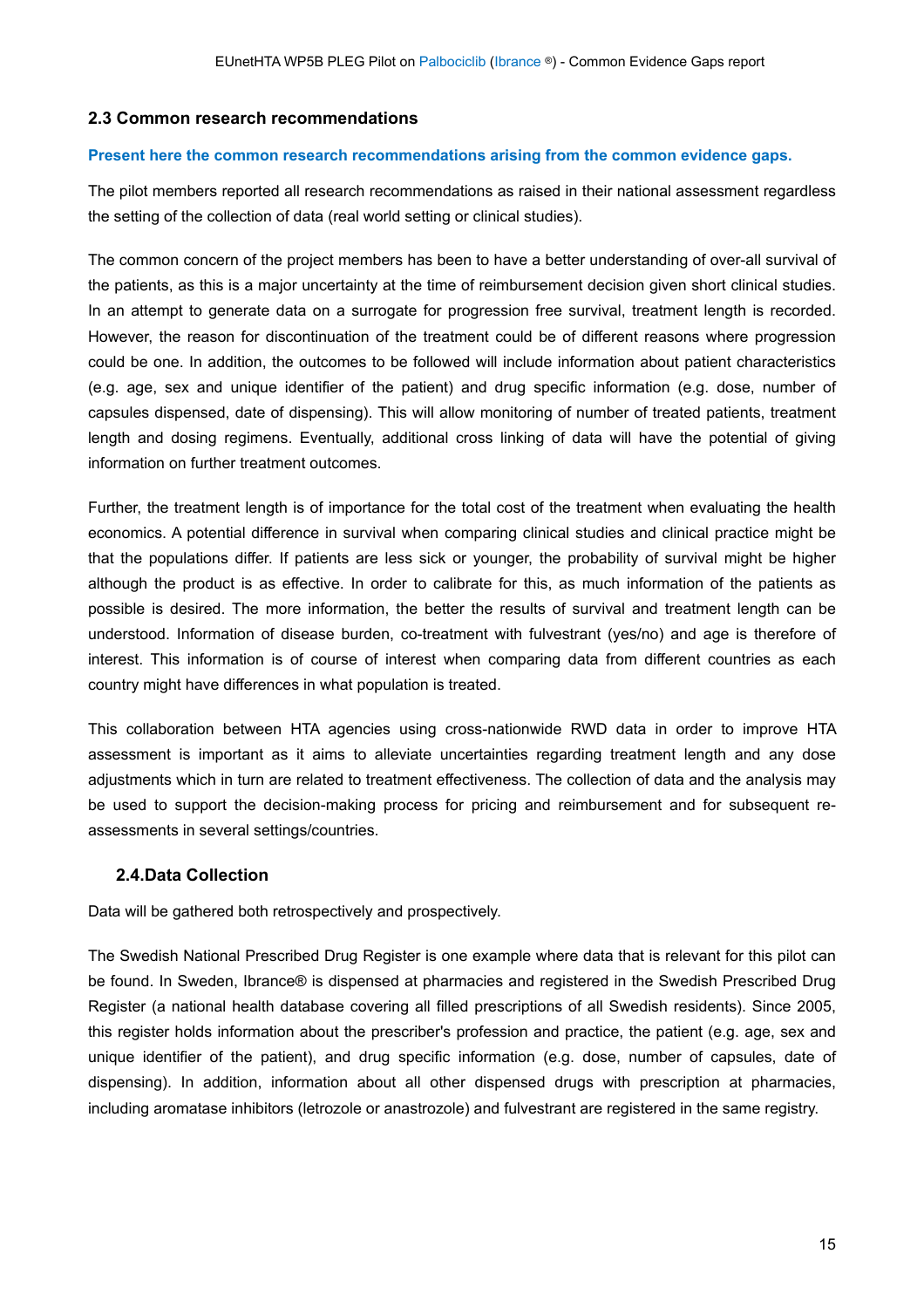There are potentially several other national databases and drug registries in the Member States that can potentially be used for data collection.

In Portugal, a project is in place to collect data retrospectively and prospectively from the National Oncology Register.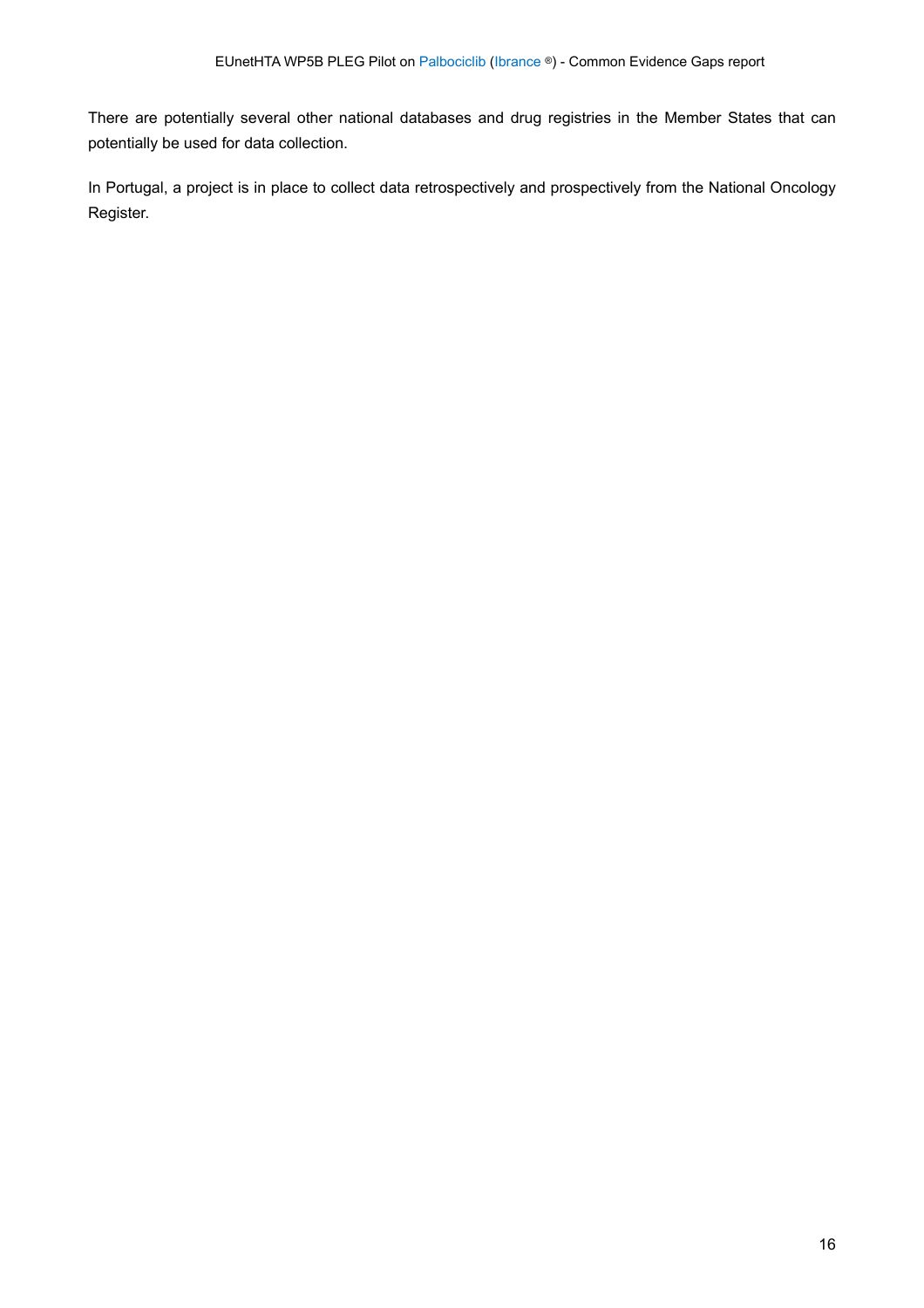## <span id="page-16-0"></span>**APPENDIX 1. QUESTIONNAIRE ON EVIDENCE GAPS\_TEMPLATE**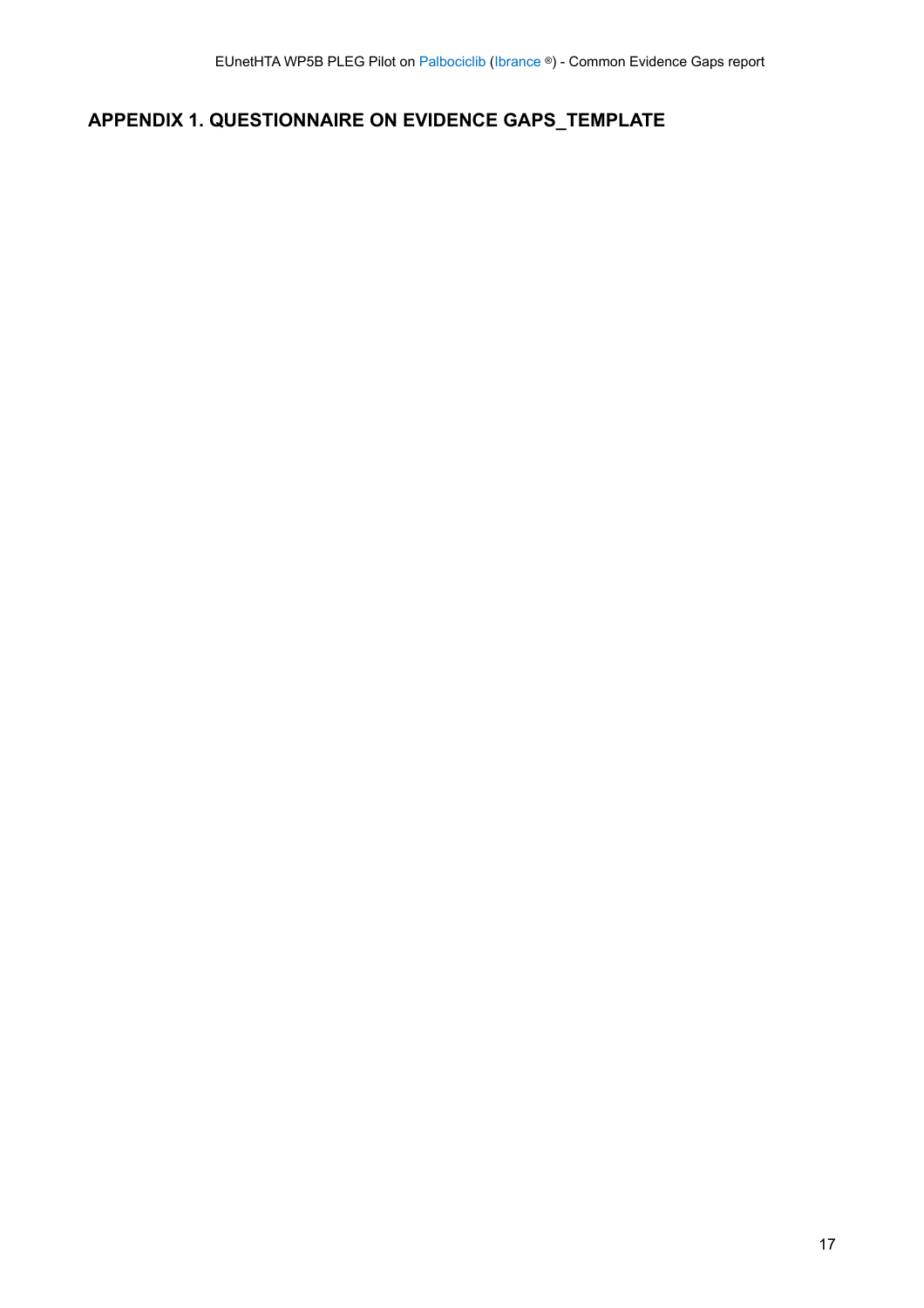| Agency                                                                                                                                                                                                                                                                                                                                                                    |  |                                                                                                        |            |                                                                                                                       |              |  |              |
|---------------------------------------------------------------------------------------------------------------------------------------------------------------------------------------------------------------------------------------------------------------------------------------------------------------------------------------------------------------------------|--|--------------------------------------------------------------------------------------------------------|------------|-----------------------------------------------------------------------------------------------------------------------|--------------|--|--------------|
| Country                                                                                                                                                                                                                                                                                                                                                                   |  |                                                                                                        |            |                                                                                                                       |              |  |              |
| Contacts                                                                                                                                                                                                                                                                                                                                                                  |  |                                                                                                        |            |                                                                                                                       |              |  |              |
| <b>HTA assessment status</b>                                                                                                                                                                                                                                                                                                                                              |  |                                                                                                        |            | Finalised                                                                                                             |              |  |              |
|                                                                                                                                                                                                                                                                                                                                                                           |  |                                                                                                        |            | Ongoing                                                                                                               |              |  |              |
|                                                                                                                                                                                                                                                                                                                                                                           |  |                                                                                                        |            | Further comments: free text                                                                                           |              |  |              |
| Evidence gaps identified in the HT assessment<br>Please indicate the domain in which evidence gaps<br>have been identified during HTA (Multiple answers<br>are possible if needed):                                                                                                                                                                                       |  |                                                                                                        |            |                                                                                                                       |              |  |              |
|                                                                                                                                                                                                                                                                                                                                                                           |  |                                                                                                        |            | <b>Clinical effectiveness</b>                                                                                         |              |  |              |
|                                                                                                                                                                                                                                                                                                                                                                           |  |                                                                                                        |            | Safety                                                                                                                |              |  |              |
|                                                                                                                                                                                                                                                                                                                                                                           |  |                                                                                                        |            | Cost effectiveness                                                                                                    |              |  |              |
|                                                                                                                                                                                                                                                                                                                                                                           |  |                                                                                                        |            | <b>Budget impact</b>                                                                                                  |              |  |              |
|                                                                                                                                                                                                                                                                                                                                                                           |  |                                                                                                        |            | Condition of use                                                                                                      |              |  |              |
|                                                                                                                                                                                                                                                                                                                                                                           |  | Personnel recruitment and training                                                                     |            |                                                                                                                       |              |  |              |
|                                                                                                                                                                                                                                                                                                                                                                           |  |                                                                                                        |            | Others (please specify)                                                                                               |              |  |              |
| Research question<br>Please provide the details on the evidence gaps<br>and the research question(s) according to the<br>following template:                                                                                                                                                                                                                              |  |                                                                                                        |            |                                                                                                                       |              |  |              |
| <b>Evidence gaps</b>                                                                                                                                                                                                                                                                                                                                                      |  |                                                                                                        |            |                                                                                                                       |              |  |              |
| <b>Assessment results</b>                                                                                                                                                                                                                                                                                                                                                 |  |                                                                                                        |            |                                                                                                                       |              |  |              |
| For each outcome, specify the main assessment results in terms of the quality and quantity of available evidence<br>(number of studies, type of studies), and, if applicable, the estimate of the effect size and the level of confidence in the<br>estimate. Please clarify the evidence gaps for each outcome of your assessment, sorted by the level of<br>importance: |  |                                                                                                        |            |                                                                                                                       |              |  |              |
| Outcome-<br>level of<br>importance<br>1                                                                                                                                                                                                                                                                                                                                   |  | Outcome- level of importance 2                                                                         |            | Outcome- level<br>Outcome-<br>Outcome- level<br>of importance<br>level<br>of importance 5<br>o f<br>3<br>importance 4 |              |  |              |
| <b>Recommendations for research</b>                                                                                                                                                                                                                                                                                                                                       |  |                                                                                                        |            |                                                                                                                       |              |  |              |
| Question with clear rationale: potential relationship between intervention and important outcomes.                                                                                                                                                                                                                                                                        |  |                                                                                                        |            |                                                                                                                       |              |  |              |
|                                                                                                                                                                                                                                                                                                                                                                           |  | Please report the research question, for each evidence gap reported here above, according to the PICO. |            |                                                                                                                       |              |  |              |
|                                                                                                                                                                                                                                                                                                                                                                           |  | Additional questions should be presented in the column "Other questions".                              |            |                                                                                                                       |              |  |              |
| Population                                                                                                                                                                                                                                                                                                                                                                |  | <b>Intervention</b>                                                                                    | Comparator | <b>Outcomes</b>                                                                                                       | <b>Time</b>  |  | <b>Other</b> |
|                                                                                                                                                                                                                                                                                                                                                                           |  |                                                                                                        |            |                                                                                                                       | <b>Stamp</b> |  | questions    |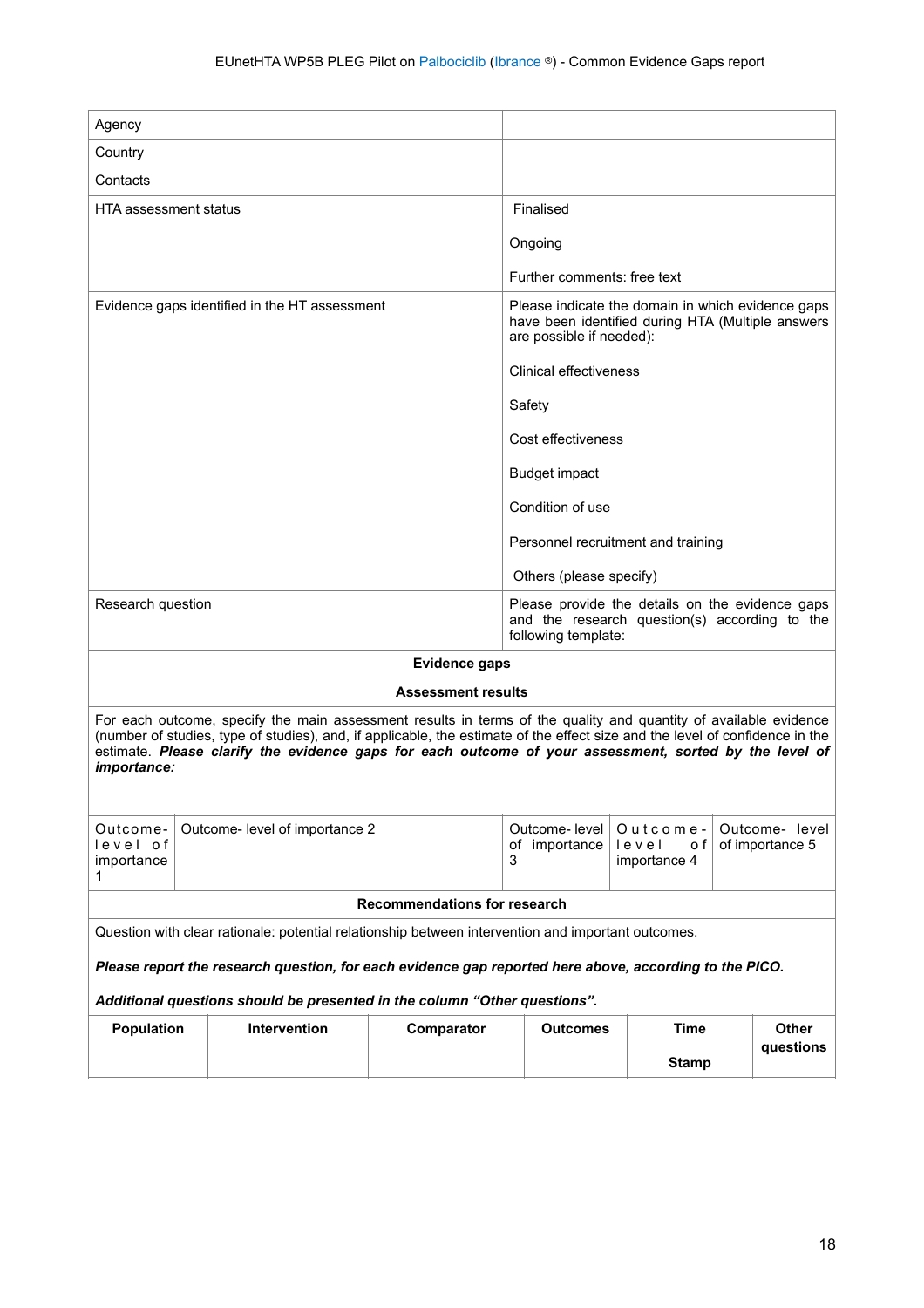| sub population $ $                                                   | Population or The technology/ Relevant comparator<br>intervention and setting $\vert$                                                                                | and setting of use | interest (1-5)                                           | Outcomes of Date when the $E \cdot q$ .<br>  recommendation   number of                                                                                                     |  |
|----------------------------------------------------------------------|----------------------------------------------------------------------------------------------------------------------------------------------------------------------|--------------------|----------------------------------------------------------|-----------------------------------------------------------------------------------------------------------------------------------------------------------------------------|--|
| of interest.                                                         | of use<br>Example: to   Example: To collect<br>collect data data on the most<br>patients with a appropriate dose to be<br>mild, adult onset   used for the different |                    | Example: To $ $<br>collect long<br>term efficacy<br>data | was issued, patients,<br>alternatively the duration of<br>date of the $HTA$ treatment<br>assessment<br>finalization or the<br>date when this<br>form has been<br>filled out |  |
| coursel<br>$(\textit{previously})$<br>categorized as<br>type IV SMA) | patients                                                                                                                                                             |                    |                                                          |                                                                                                                                                                             |  |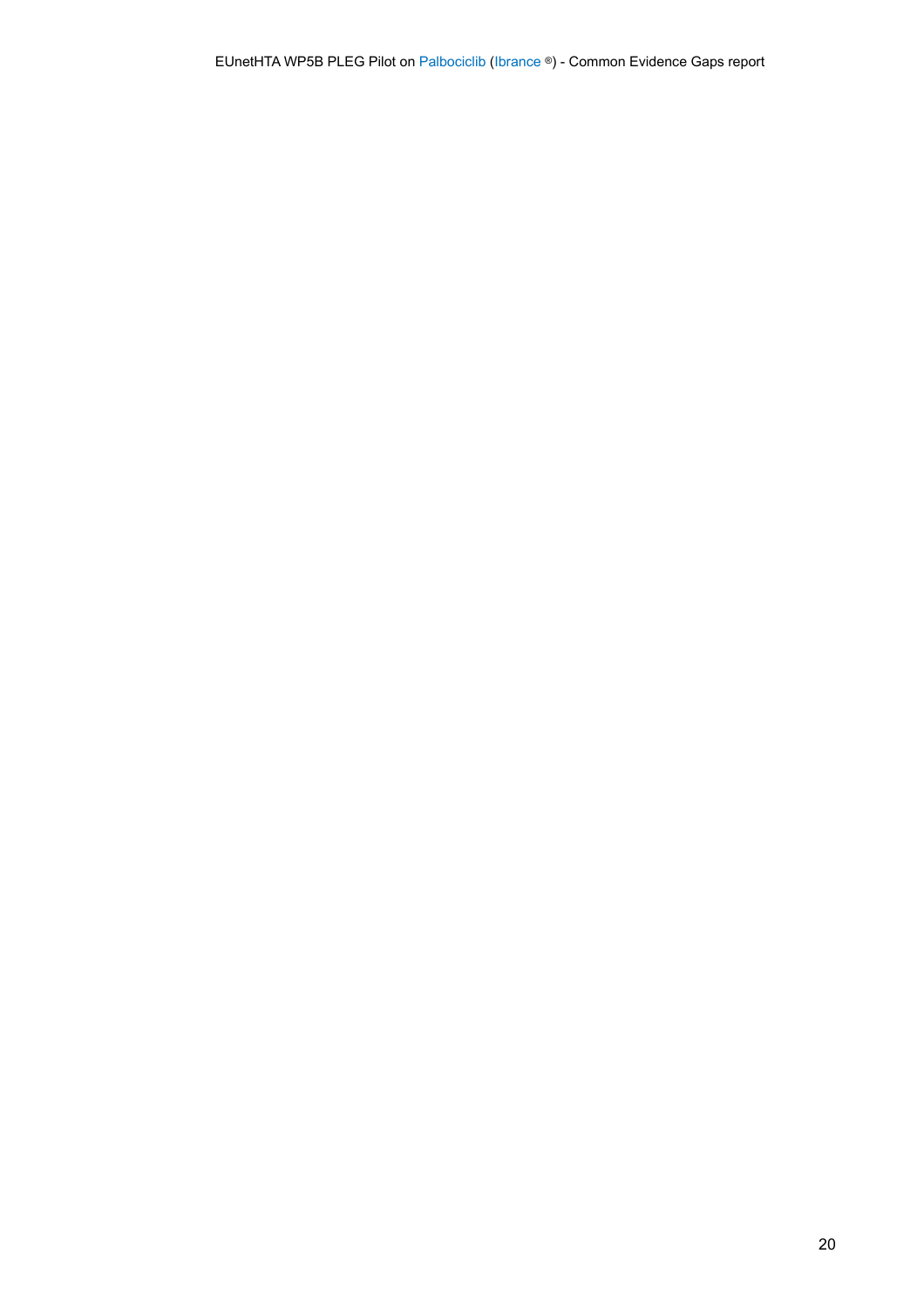## <span id="page-20-0"></span>**APPENDIX 2. QUESTIONNAIRE ON EVIDENCE GAPS**

<span id="page-20-1"></span>**TLV**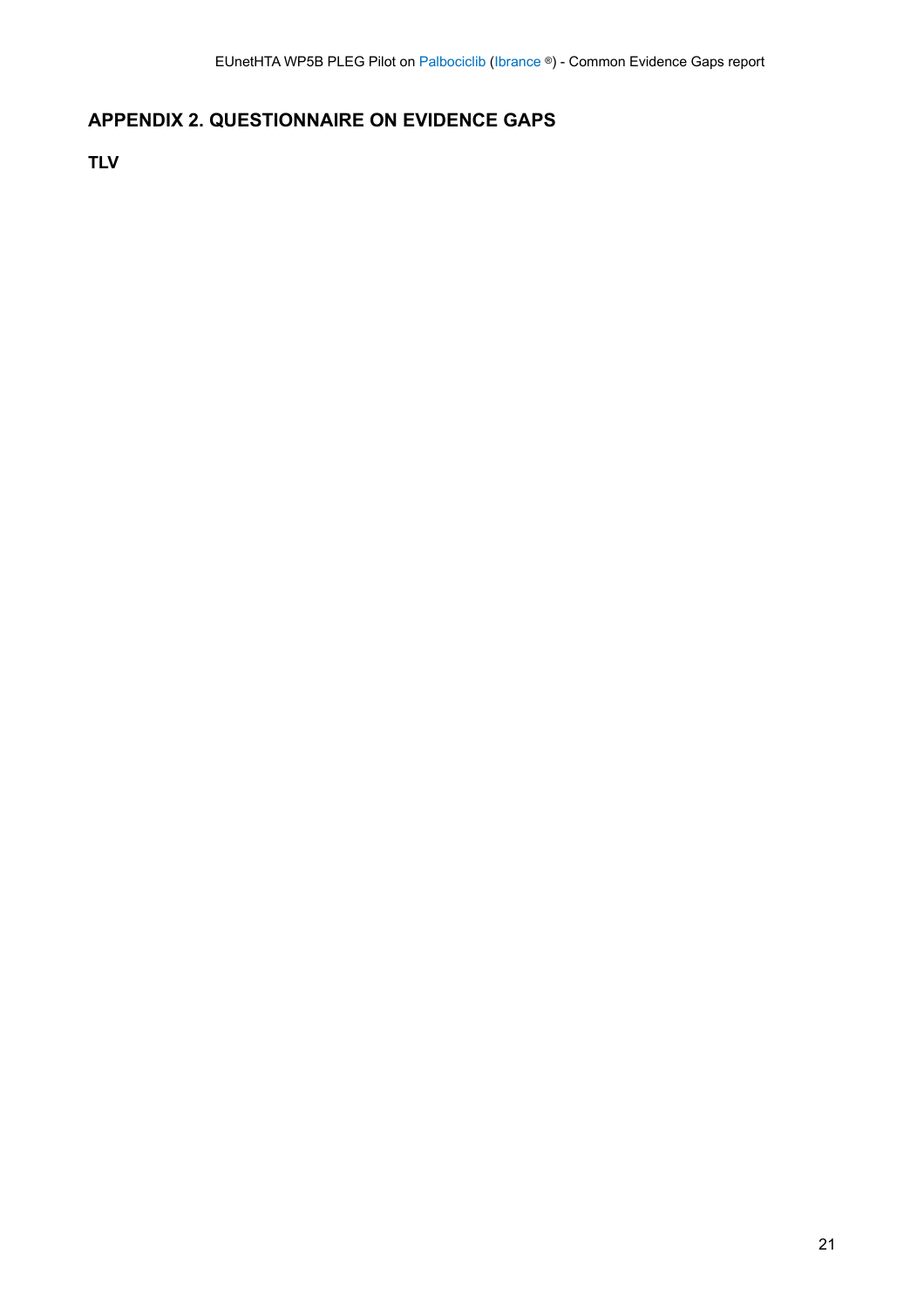| <b>Evidence gaps</b>                                                                                                                                                                                                                                                                                                                                                                                                                                                                                                                                                                                                                                                                                                                                                                       |
|--------------------------------------------------------------------------------------------------------------------------------------------------------------------------------------------------------------------------------------------------------------------------------------------------------------------------------------------------------------------------------------------------------------------------------------------------------------------------------------------------------------------------------------------------------------------------------------------------------------------------------------------------------------------------------------------------------------------------------------------------------------------------------------------|
| <b>Assessment results</b>                                                                                                                                                                                                                                                                                                                                                                                                                                                                                                                                                                                                                                                                                                                                                                  |
| HTA background:<br>Following subpopulations with hormonal-receptor (HR)-positive and human epidermal growth factor<br>receptor 2 (HER2)-negative locally advanced and/or metastatic breast cancer were considered: 1, in<br>combination with aromatase inhibitors (evaluated in HTA 1), 2, in combination with fulvestrant in women<br>who had previously received endocrine treatment (evaluated in HTA 2)                                                                                                                                                                                                                                                                                                                                                                                |
| For these subpopulations, following interventions (PICO) were identified: HTA 1, palbociclib + aromatase<br>inhibitor (anastrozol or letrozol); HTA 2, palbociclib + fulvestrant<br>The defined comparators (PICO) were: the most relevant comparator was considered to be treatment<br>with aromatase inhibitor (anastrozol or letrozol) in mono therapy, in HTA 2 also treatment<br>with everolimus och exemestane are possible comparators but TLV found fulvestrant in monotherapy was<br>a more relevant comparator also here.<br>Following outcomes (PICO) were studied: primary endpoint in both PALOMA 1, 2 and 3 was progression<br>free survival (PFS) in PALOMA 1 and 2, it was evaluated after RECIST v1.1, in PALOMA 3 it was<br>evaluated with established images technique. |
| Secondary endpoints were: 1) Overall survival (OS); 2) Objective response rate (defined as full<br>response or part response); 3) clinical benefit; 4) Median response time ; 5) Quality of life (QoL) ; 6)<br>Adverse events rate ; 7) Serious adverse events rate ; 8) Discontinuation of treatment for serious adverse<br>events or death;<br>Less important in HTA 1 and 2 but still considered were: 9) Hospital admissions for adverse events; 10)<br>Toxicity or intolerance with alteration of the therapeutic regimen; 11) Medicines interactions requiring<br>discontinuation of other medicinal products.                                                                                                                                                                       |
| Two phase III studies were considered in the HTA:<br>PALOMA-2:<br>٠<br>$\bullet$<br>PALOMA-3<br>The open, phase II study PALOMA-1 was also used as reference, especially in respect to the estimated<br>effectiveness on overall survival (OS).                                                                                                                                                                                                                                                                                                                                                                                                                                                                                                                                            |
| For HTA 1 the company performed a partitioned survival model 27 to evaluate the cost effectiveness<br>of Ibrance in combination with letrozole compared to treatment with letrozole in monotherapy.<br>For HTA 2, the company also performed a cost comparison between Ibrance in combination<br>with fulvestrant and everolimus in combination with exemastan.                                                                                                                                                                                                                                                                                                                                                                                                                            |
| These two parts of the dossiers did not introduce new critical data gaps but contained the gaps identified in<br>the clinical data sets.                                                                                                                                                                                                                                                                                                                                                                                                                                                                                                                                                                                                                                                   |
| Table 2: Presentation of assessment results:                                                                                                                                                                                                                                                                                                                                                                                                                                                                                                                                                                                                                                                                                                                                               |
| <b>Quality of</b><br><b>Outcomes</b><br>Number of studies (considered in which the outcome is present)<br>the evidence Level of importance of the outcome<br>Overall survival (OS) 1, in lack of any blinded mature phase III<br>data, PALOMA-1 was used to estimate OS<br>Very large<br>critical<br>Progression-free survival (PFS) 2<br>large<br>critical<br>Objective response rate<br>Not specified<br>2<br>Median response time 2 Not specified<br>critical<br>Quality of life (QoL) 2<br>Not specified<br>2<br>Adverse events rate<br>Large Not neglectable                                                                                                                                                                                                                          |
| Serious adverse events rate<br>Not specified<br>2<br>Not considerd to be crucial<br>Discontinuation of treatment for serious adverse events or death 2<br>critical                                                                                                                                                                                                                                                                                                                                                                                                                                                                                                                                                                                                                         |
| Hospital admissions for adverse events 0<br>Not specified<br>Toxicity or intolerance with alteration of the therapeutic regimen 2<br>Not specified<br>Medicines interactions requiring discontinuation of other medicinal products<br>0<br>Not specified                                                                                                                                                                                                                                                                                                                                                                                                                                                                                                                                   |
| Table 3: Recommendations for research                                                                                                                                                                                                                                                                                                                                                                                                                                                                                                                                                                                                                                                                                                                                                      |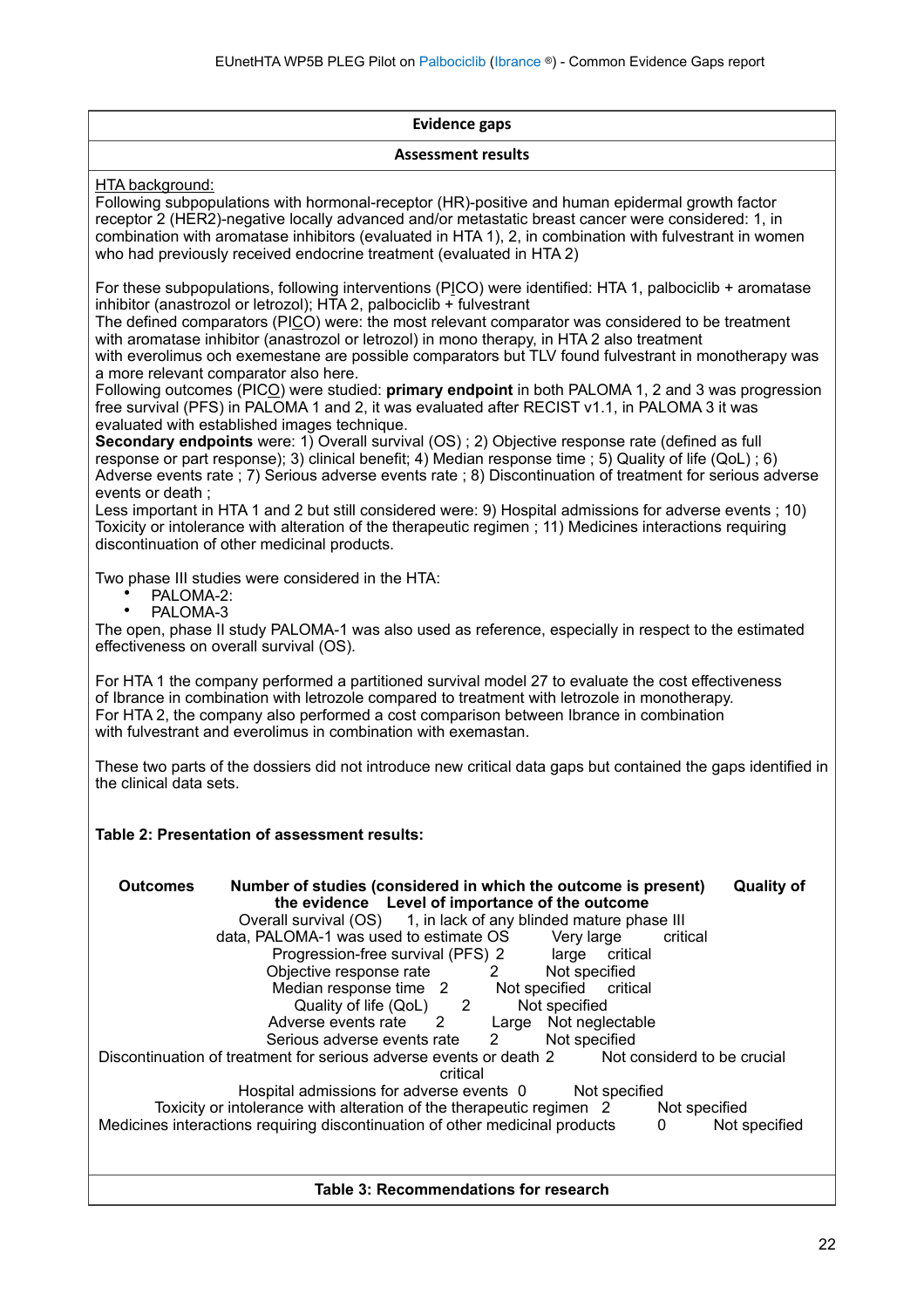| Question with clear rationale: potential relationship between intervention and important outcomes.                                                                                                                                                                                                                                                                                                                                   |                                                                                                                          |                                                                                                                           |                                                                                                                                                                                                                                                                                                                  |                                                                                                                      |                      |  |  |
|--------------------------------------------------------------------------------------------------------------------------------------------------------------------------------------------------------------------------------------------------------------------------------------------------------------------------------------------------------------------------------------------------------------------------------------|--------------------------------------------------------------------------------------------------------------------------|---------------------------------------------------------------------------------------------------------------------------|------------------------------------------------------------------------------------------------------------------------------------------------------------------------------------------------------------------------------------------------------------------------------------------------------------------|----------------------------------------------------------------------------------------------------------------------|----------------------|--|--|
| <b>Population</b>                                                                                                                                                                                                                                                                                                                                                                                                                    | Intervention                                                                                                             | Comparator                                                                                                                | <b>Outcomes</b>                                                                                                                                                                                                                                                                                                  | Time<br><b>Stam</b><br>p                                                                                             | Other ques<br>-tions |  |  |
| Following subpopulation<br>s with hormonal-receptor<br>(HR)-positive and human<br>epidermal growth factor<br>receptor 2 (HER2)-<br>negative locally<br>advanced and/or<br>metastatic breast<br>cancer were considered:<br>1, in combination with<br>aromatase inhibitors<br>(evaluated in HTA 1), 2,<br>in combination<br>with fulvestrant in<br>women who had<br>previously received<br>endocrine treatment<br>(evaluated in HTA 2) | HTA 1, palbociclib +<br>aromatase inhibitor<br>(anastrozol or letrozol<br><b>HTA</b><br>2, palbociclib + fulves<br>trant | HTA 1, Aromatase<br>inhibitor<br>(anastrozol or letr<br>ozol) in mono<br>therapy<br>HTA 2, fulvestrant<br>In mono therapy | Overall<br>survival<br>(OS)<br>Progressio<br>n free<br>survival<br>(PFS)<br>Median<br>response<br>time<br>(as a proxy<br>for<br>treatment<br>length)<br>Discontinua<br>tion of<br>treatment<br>for serious<br>adverse<br>events or<br>death<br>(especially<br>the<br>discontinua<br>tion itself is<br>important) | At the<br>time of<br>finaliz<br>ation<br>and<br>public<br>ation<br>of HTA<br>report<br>(2017)<br>$\ddot{}$<br>2018). |                      |  |  |

<span id="page-22-0"></span>**NOMA**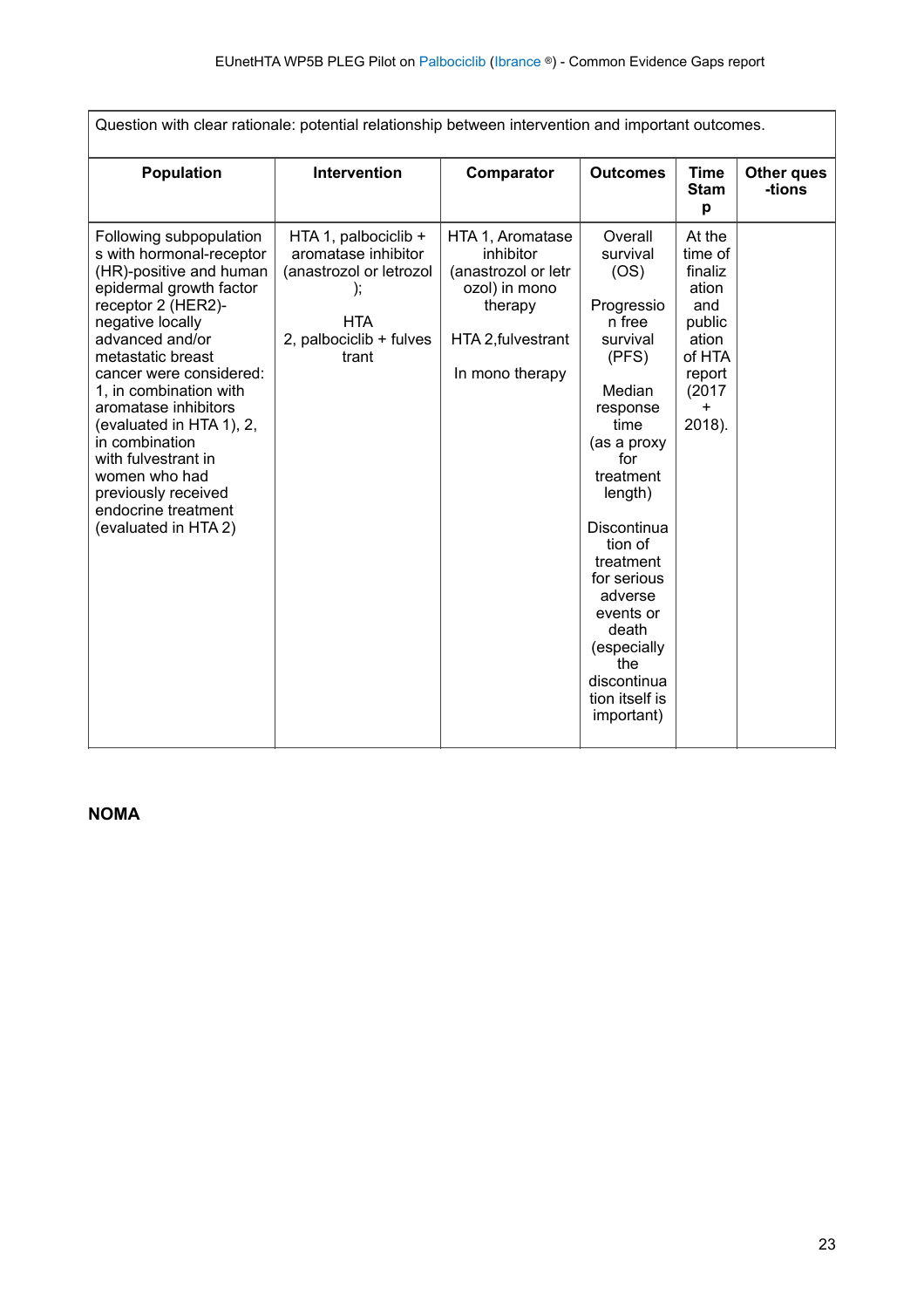| <b>Evidence gaps</b>                                                                                                                                                                                                                                                                                                                                                                                                                                                                                                                                                                                                                                                                                                                                                                                                                                                                                                                                       |              |            |                 |                             |                            |  |
|------------------------------------------------------------------------------------------------------------------------------------------------------------------------------------------------------------------------------------------------------------------------------------------------------------------------------------------------------------------------------------------------------------------------------------------------------------------------------------------------------------------------------------------------------------------------------------------------------------------------------------------------------------------------------------------------------------------------------------------------------------------------------------------------------------------------------------------------------------------------------------------------------------------------------------------------------------|--------------|------------|-----------------|-----------------------------|----------------------------|--|
| <b>Assessment results</b>                                                                                                                                                                                                                                                                                                                                                                                                                                                                                                                                                                                                                                                                                                                                                                                                                                                                                                                                  |              |            |                 |                             |                            |  |
| HTA background:<br>Following subpopulations with hormonal-receptor (HR)-positive and human epidermal growth factor receptor 2 (HER2)-<br>negative locally advanced and/or metastatic breast cancer were considered:<br>For these subpopulations, following interventions (PICO) were identified: palbociclib + aromatase<br>inhibitor; palbociclib + fulvestrant<br>The defined comparators (PICO) were: aromatase inhibitor ; fulvestrant ; kisqali ; everolimus<br>Following outcomes (PICO) were studies : 1) Overall survival (OS) ; 2) Progression-free survival (PFS) ; 3) Objective response rate ;<br>4) Median response time ; 5) Quality of life (QoL) ; 6) Adverse events rate ; 7) Serious adverse events rate ; 8) Discontinuation of<br>treatment for serious adverse events or death ; 9) Hospital admissions for adverse events ; 10) Toxicity or intolerance<br>Two phase III studies were considered in the HTA:<br>PALOMA-2<br>PALOMA-3 |              |            |                 |                             |                            |  |
| A cost-minimization analysis against Kisqali was performed based on a MAIC between palbociklib and riobociclib for one part of<br>the indication, no information gaps in this part of the indication.<br>Second line: No robust information in submission file. Evidence gaps between Ibrance and Everolimus (comparator in Norway)<br>in all outcomes.                                                                                                                                                                                                                                                                                                                                                                                                                                                                                                                                                                                                    |              |            |                 |                             |                            |  |
| Table 2: Presentation of assessment results                                                                                                                                                                                                                                                                                                                                                                                                                                                                                                                                                                                                                                                                                                                                                                                                                                                                                                                |              |            |                 |                             |                            |  |
| Number of studies (considered in which the outcome is present)<br><b>Quality of the evidence</b><br><b>Outcomes</b><br>Level of importance of the outcome<br>Overall survival (OS)<br>NA.<br>critical<br>0<br>Progression-free survival (PFS)<br>2<br>critical<br>Objective response rate<br>critical<br>$\overline{2}$<br>Median response time<br>$\overline{2}$<br>Important<br>Critical<br>Quality of life (QoL)<br>2<br>Adverse events rate<br>2<br>Important<br>Serious adverse events rate<br>Critical<br>2<br>Discontinuation of treatment for serious adverse events or death<br>Critical<br>2<br>0<br>NA.<br>Important<br>Hospital admissions for adverse events<br>$\overline{2}$<br>Not specified Important<br>Toxicity or intolerance with alteration of the therapeutic regimen<br>Medicines interactions requiring discontinuation of other medicinal products<br>Not specified<br>0<br>Important                                            |              |            |                 |                             |                            |  |
| Table 3: Recommendations for research                                                                                                                                                                                                                                                                                                                                                                                                                                                                                                                                                                                                                                                                                                                                                                                                                                                                                                                      |              |            |                 |                             |                            |  |
| Question with clear rationale: potential relationship between intervention and important outcomes.                                                                                                                                                                                                                                                                                                                                                                                                                                                                                                                                                                                                                                                                                                                                                                                                                                                         |              |            |                 |                             |                            |  |
| <b>Population</b>                                                                                                                                                                                                                                                                                                                                                                                                                                                                                                                                                                                                                                                                                                                                                                                                                                                                                                                                          | Intervention | Comparator | <b>Outcomes</b> | <b>Time</b><br><b>Stamp</b> | <b>Other question</b><br>s |  |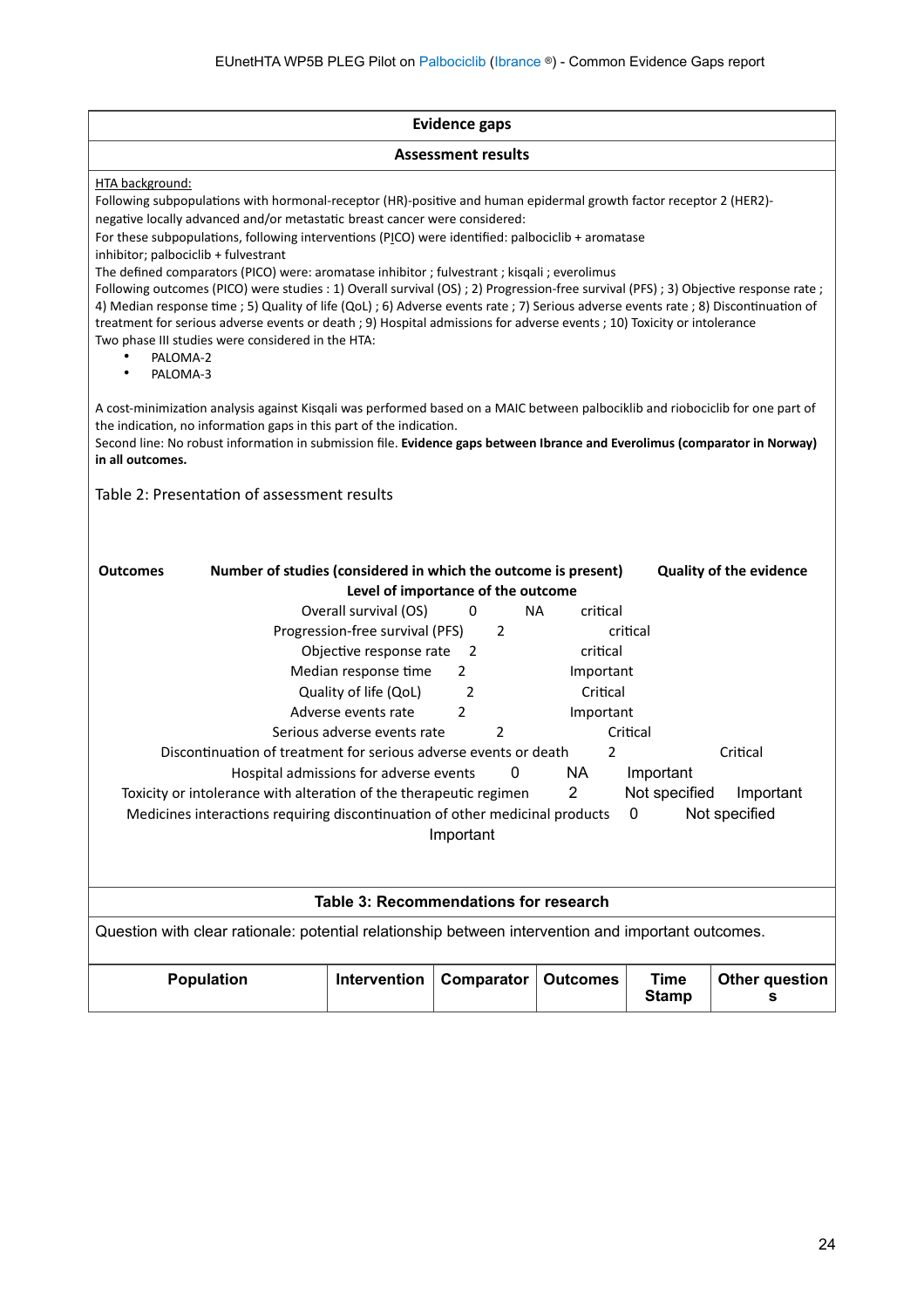| Following subpopulations with<br>hormonal-receptor (HR)-positive<br>and human epidermal growth<br>factor receptor 2 (HER2)-<br>negative locally advanced and/<br>or metastatic breast                                             | Palbociclib +<br>aromatase<br>inhibitor<br>Palbociclib<br>+ fulvestrant | Aromatase<br>inhibitor<br><b>Fulvestrant</b> | Overall<br>survival<br>(OS) | At the<br>time of<br>finalizatio<br>n and<br>publicatio<br>n of HTA |  |
|-----------------------------------------------------------------------------------------------------------------------------------------------------------------------------------------------------------------------------------|-------------------------------------------------------------------------|----------------------------------------------|-----------------------------|---------------------------------------------------------------------|--|
| cancer were considered: 1, in<br>combination with aromatase<br>inhibitors (evaluated in HTA 1),<br>2. in combination<br>with fulvestrant in women who<br>had previously received<br>endocrine treatment (evaluated<br>in HTA $2)$ |                                                                         | Everolimus                                   |                             | report<br>$(2018 +$<br>2019).                                       |  |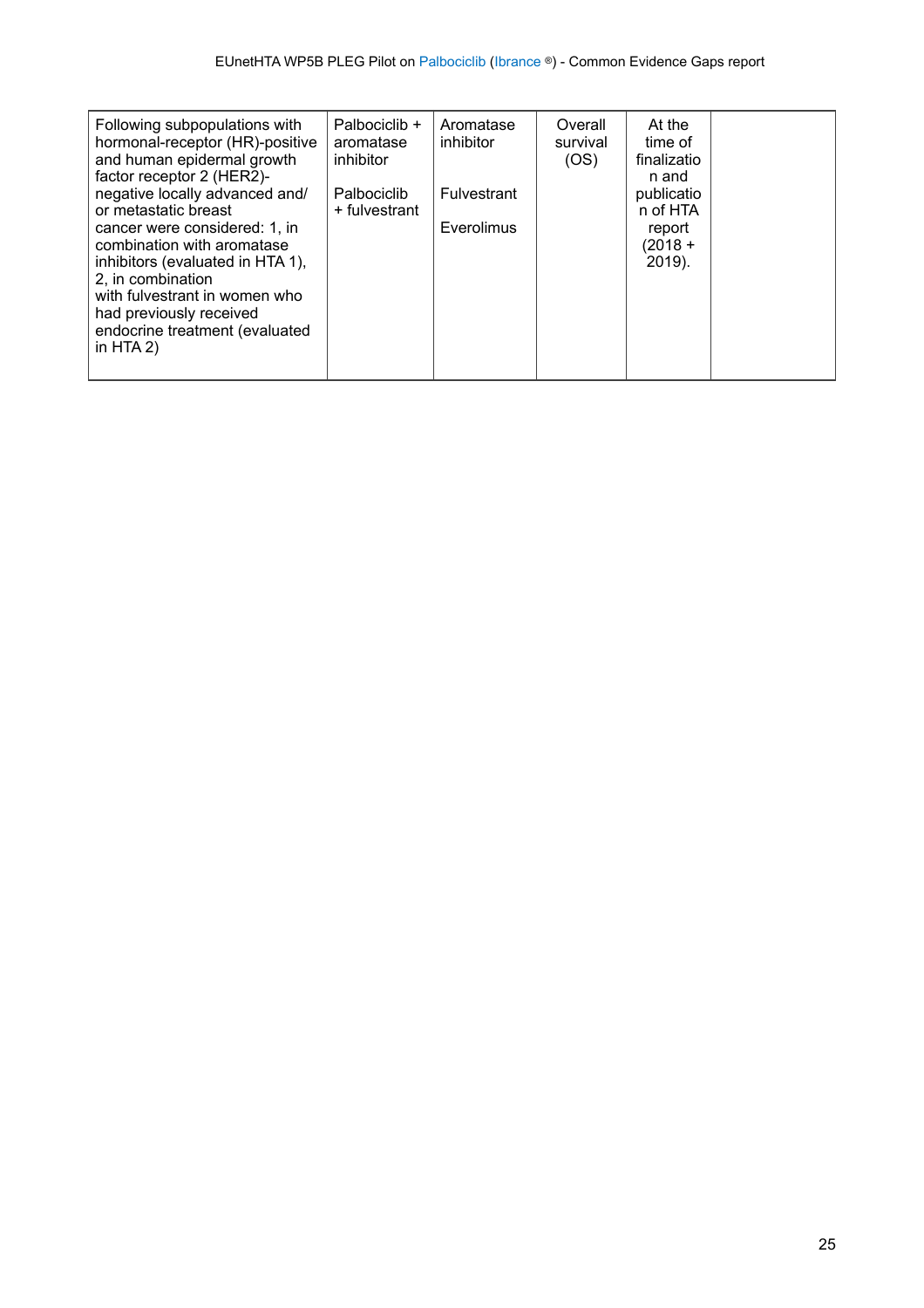### <span id="page-25-0"></span>**INFARMED**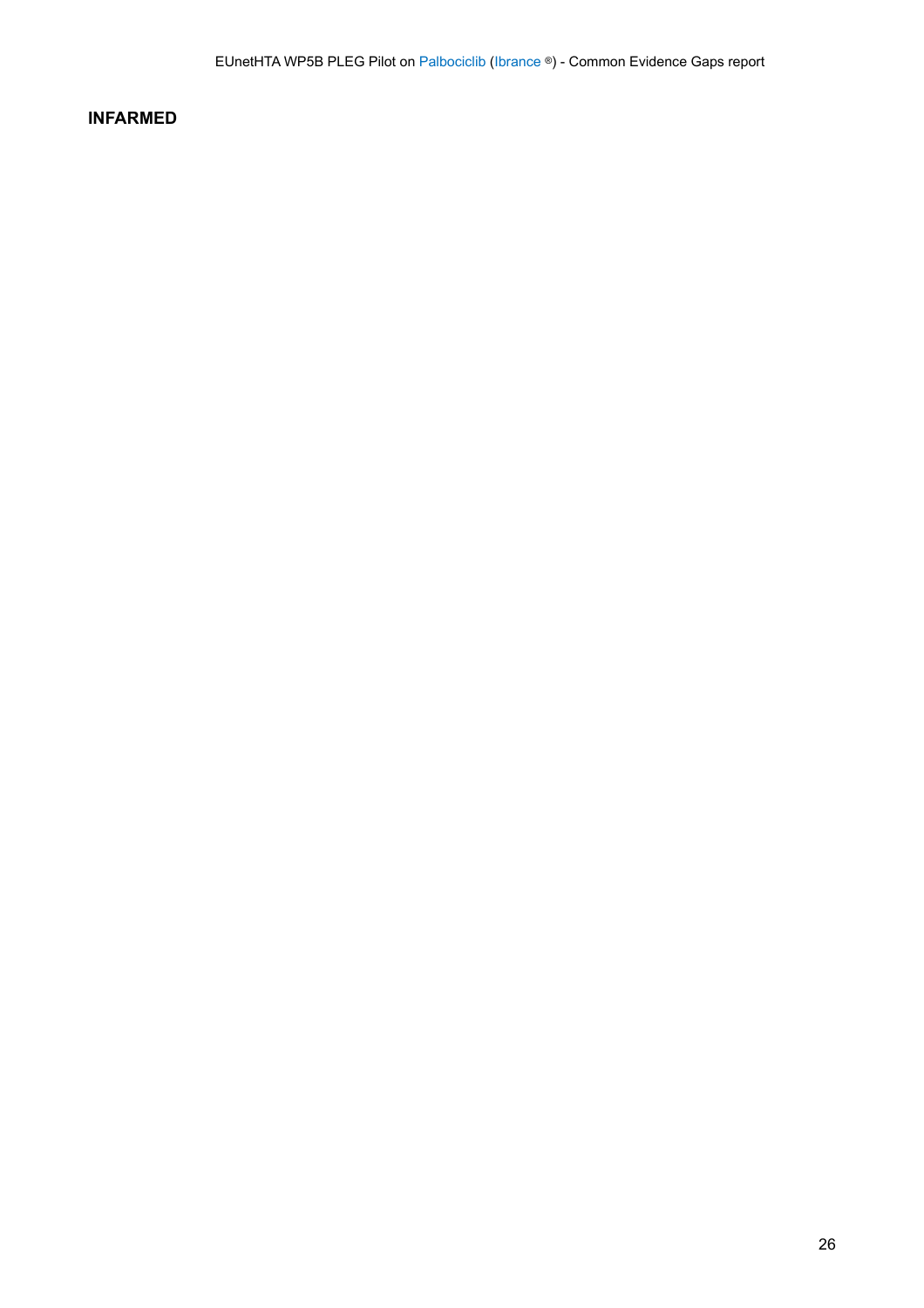| <b>Evidence gaps</b> |  |
|----------------------|--|
|----------------------|--|

#### **Assessment results**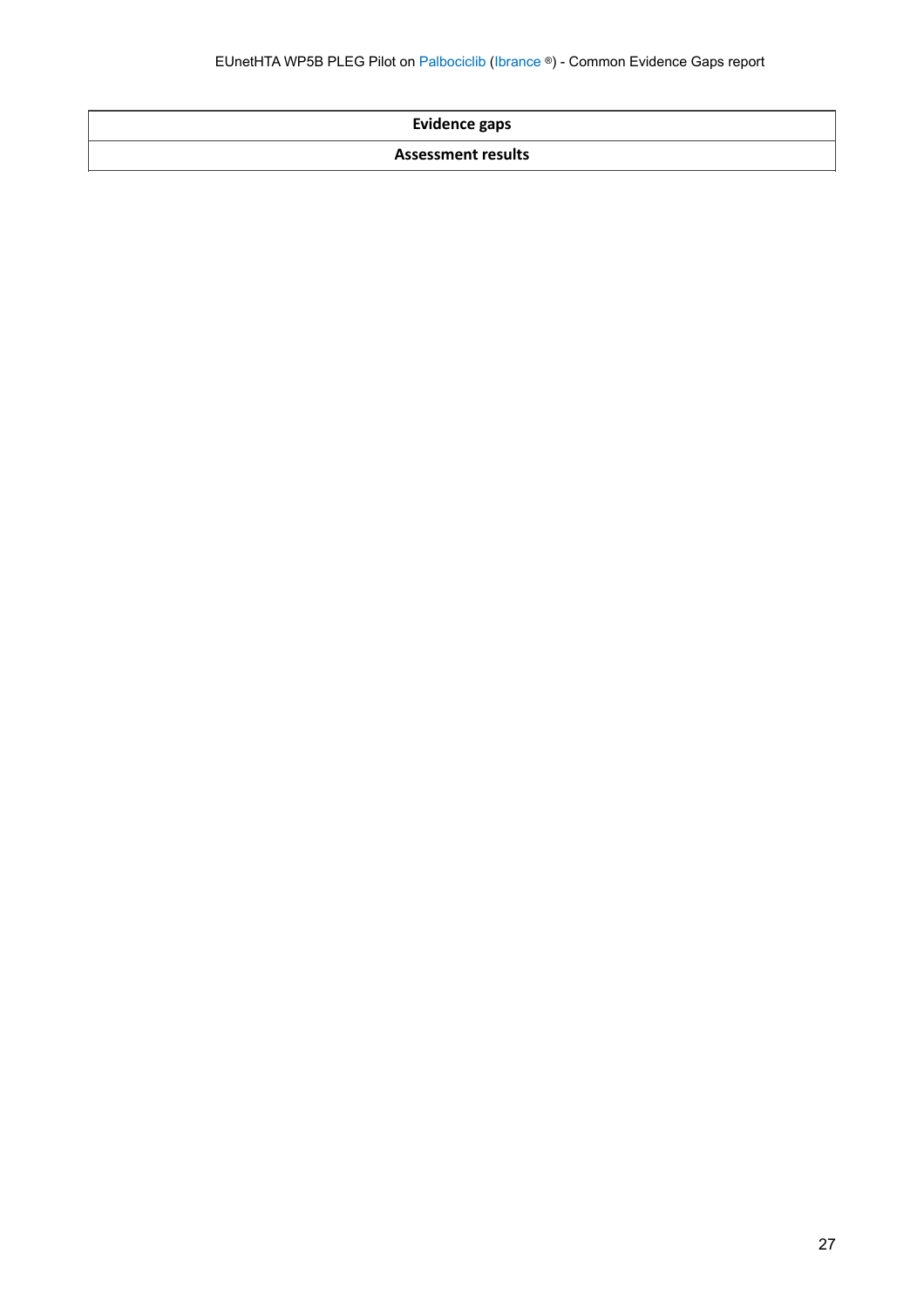HTA background: Nine subpopulations with hormonal-receptor (HR)-positive and human epidermal growth factor receptor 2 (HER2)-negative locally advanced and/or metastatic breast cancer were defined (PICO): I) Postmenopausal women without previous hormonal treatment; II) Pre- or perimenopausal women without previous hormonal treatment; III) Pre- or perimenopausal women with previous hormonal treatment, treated with aromatase inhibitor and interval greater than 12 months or if treated with tamoxifen; IV) Pre- or perimenopausal women with previous hormonal treatment, treated with aromatase inhibitor and interval less than 12 months; V) Postmenopausal women with previous hormonal treatment, treated with aromatase inhibitor and interval less than 12 months; VI) Pre- or perimenopausal women with previous hormonal treatment in metastatic context, treated with aromatase inhibitor and goserelin; VII) Pre- or perimenopausal women with previous hormonal treatment in metastatic context, treated without aromatase inhibitor; VIII) Postmenopausal women with previous hormonal treatment in metastatic context, treated with aromatase inhibitor; IX) Postmenopausal women with previous hormonal treatment in metastatic context, treated with tamoxifen. For these subpopulations, four interventions (PICO) were identified: palbociclib + aromatase inhibitor (subpopulations I, IX); palbociclib + aromatase inhibitor and luteinising-hormone-releasinghormone agonist (LH-RH agonist) (subpopulations II, III, VII); palbociclib + fulvestrant (subpopulations V, VIII); palbociclib + fulvestrant and LH-RH agonist (subpopulations IV, VI). The defined comparators (PICO) were: aromatase inhibitor (subpopulations I, IX); aromatase inhibitor and LH-RH agonist (subpopulations II, III, VII); fulvestrant (subpopulations V, VIII); fulvestrant and LH-RH agonist (subpopulations IV, VI). Eleven outcomes (PICO) were identified: 1) Overall survival (OS) (critical); 2) Progression-free survival (PFS) (critical); 3) Objective response rate (important); 4) Median response time (important); 5) Quality of life (QoL) (critical); 6) Adverse events rate (important); 7) Serious adverse events rate (critical); 8) Discontinuation of treatment for serious adverse events or death (critical); 9) Hospital admissions for adverse events (critical); 10) Toxicity or intolerance with alteration of the therapeutic regimen (important); 11) Medicines interactions requiring discontinuation of other medicinal products (important). Two phase III studies were considered in the HTA: • PALOMA-2: multicentre, double-blind, randomised phase 3 study, which evaluated the effect of letrozole-associated palbociclib in postmenopausal women with HR-positive and HER2-negative advanced and/or metastatic breast cancer, with Eastern Cooperative Oncology Group (ECOG) performance status 0-2, and without previous endocrine treatment for advanced disease. PFS was 24,8 months (95% CI 22,1-not estimated) in the letrozoleassociated palbociclib group and 14,5months (95% CI 12,9-17,1 months) in the letrozole group, with a hazard ratio 0,58 (95% CI 0,46–0,72, p<0,0001. • PALOMA-3: multicentre, double-blind, randomised phase 3 study, which evaluated the effect of fulvestrant-associated palbociclib in women with HR-positive and HER2-negative advanced and/or metastatic breast cancer, with ECOG performance status 0–1, with previous endocrine treatment for advanced disease, and with progression to 12 months after therapy. PFS was 9,5 months (95% CI 9,2 - 11,0) in the fulvestrant-associated palbociclib group and 4,6 months (95% CI 3,5 - 5,6 months) in the fulvestrant group, with a hazard ratio 0,46 (95% CI 0,36–0,59, p<0,0001. The available evidence (2 phase 3 studies) was then evaluated for each defined outcome (evidence profile per outcome): **Risk of bias Outcomes Allocation concealment Adequate blinding Incomplete inclusion Selective reporting Other Indirect comparison Inaccuracy Quality Outcomes classification** Overall survival (OS) critical 0 Progression-free survival (PFS) No No No No No No Yes\* Moderate critical 2<br>No No Objective response rate Mo No No No No No Yes\* Moderate important Median response time No No No No No No Yes\* Moderate important<br>
Yes\*\* No Quality of life (QoL) No No No Yes\*\* No No No Moderate critical  $\mathfrak{p}$ Adverse events rate No No No No No No Yes\* Moderate<br>
important 2 important Serious adverse events rate No No No No No No Yes\* Moderate critical 2

Discontinuation of treatment for serious adverse events or death No No No No No No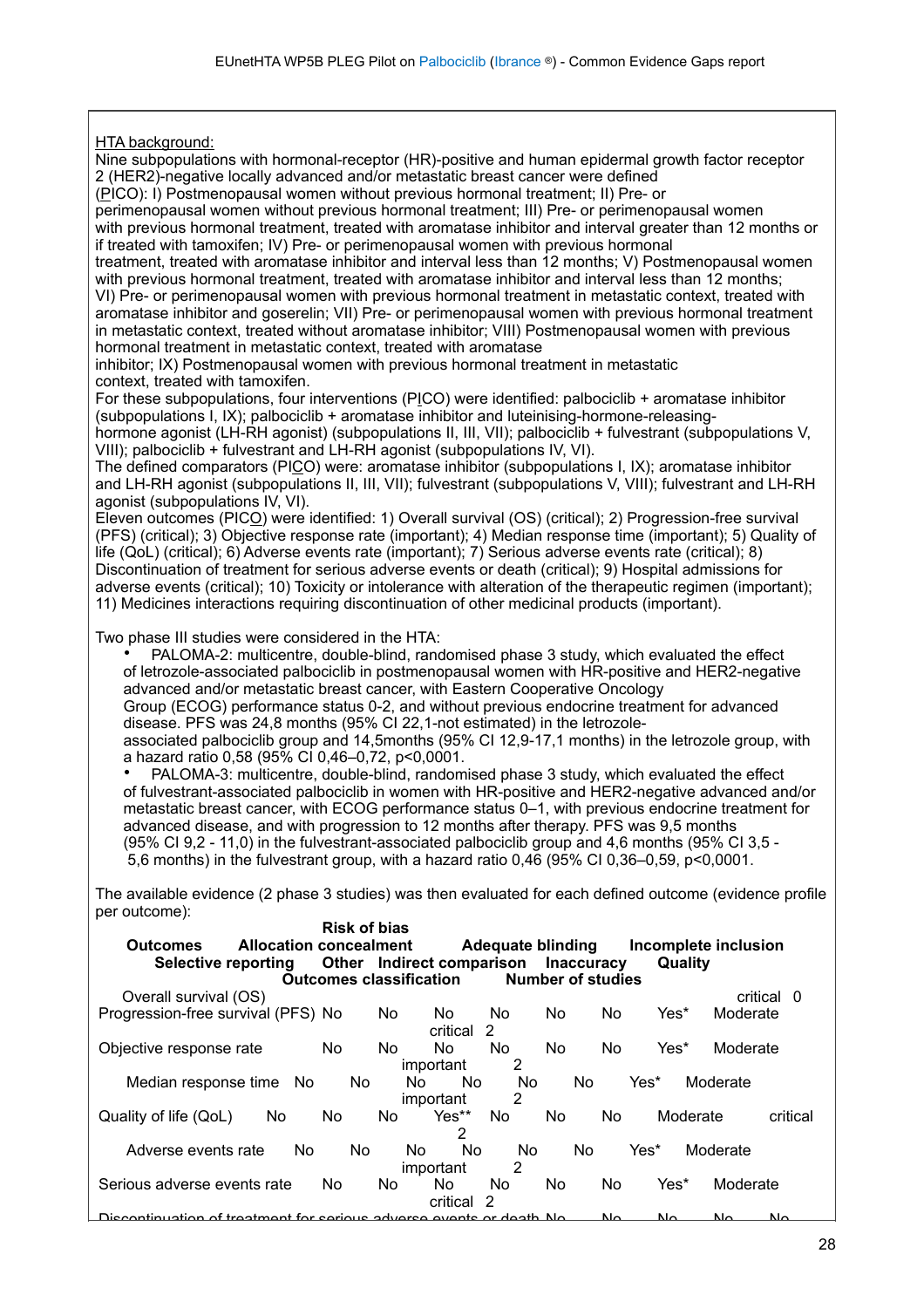| Outcome-level of<br>importance 1                                                                                                                                                                                                                                                             | Outcome-level<br>of importance 2                             | Outcome-level of<br>importance 3                                                                          | Outcome-<br>level of<br>importance 4 |                      | Outcome- level of<br>importance 5 |  |  |
|----------------------------------------------------------------------------------------------------------------------------------------------------------------------------------------------------------------------------------------------------------------------------------------------|--------------------------------------------------------------|-----------------------------------------------------------------------------------------------------------|--------------------------------------|----------------------|-----------------------------------|--|--|
| Overall survival (OS)<br>(no studies)                                                                                                                                                                                                                                                        | Hospital<br>admissions for<br>adverse events<br>(no studies) | Medicines interactio<br>ns requiring<br>discontinuation of<br>other medicinal<br>products<br>(no studies) |                                      |                      |                                   |  |  |
| Recommendations for research                                                                                                                                                                                                                                                                 |                                                              |                                                                                                           |                                      |                      |                                   |  |  |
| Question with clear rationale: potential relationship between intervention and important outcomes.<br>Please report the research question, for each evidence gap reported here above, according to the<br>PICO.<br>Additional questions should be presented in the column "Other questions". |                                                              |                                                                                                           |                                      |                      |                                   |  |  |
| <b>Population</b>                                                                                                                                                                                                                                                                            | Interventi<br>on                                             | Comparator                                                                                                | <b>Outcom</b><br>es.                 | Time<br><b>Stamp</b> | Other questio<br>ns               |  |  |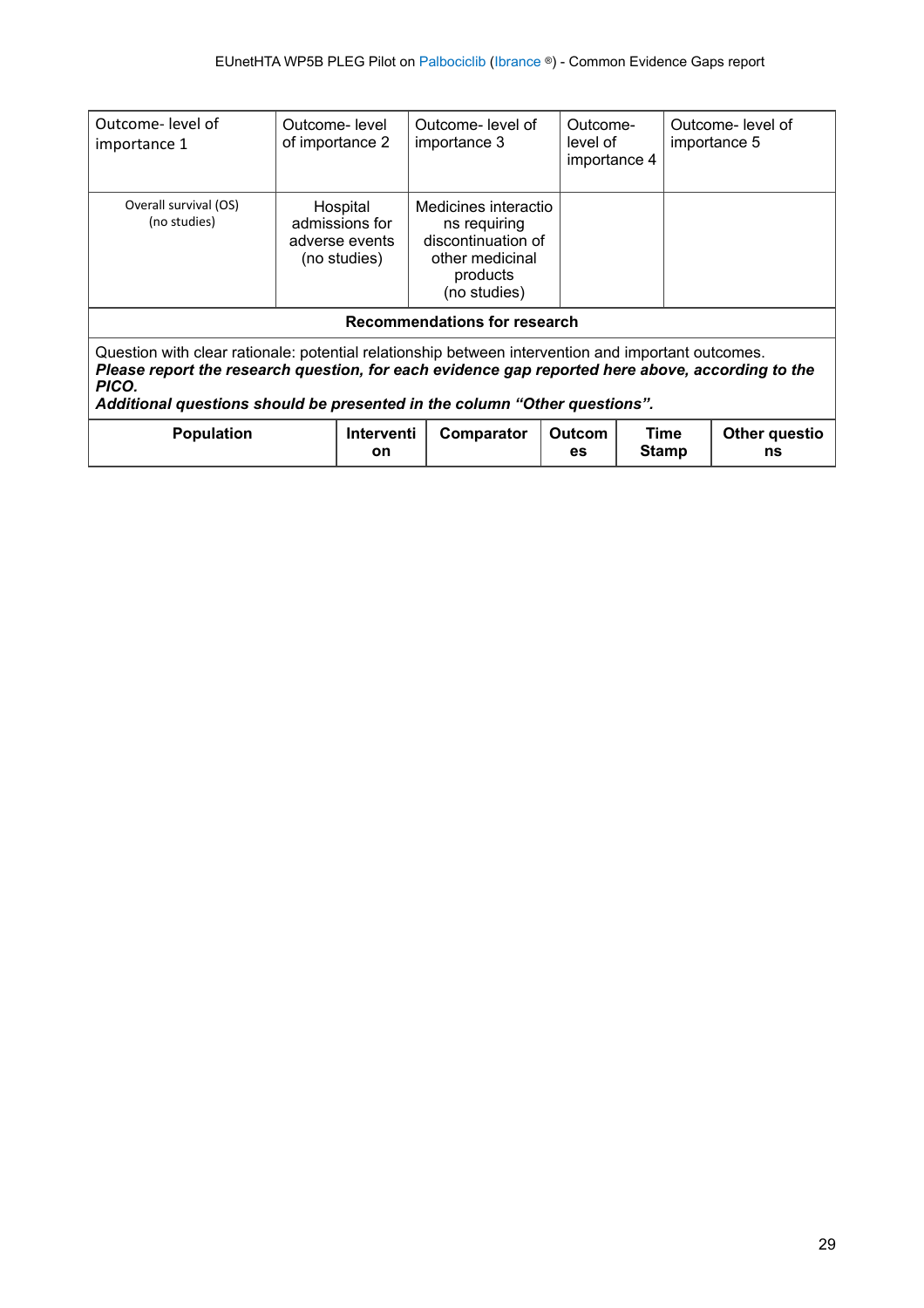| I) Postmenopausal women                                     | Palbociclib<br>$\ddot{}$   | Aromatase          | Overall          | August 201 |  |
|-------------------------------------------------------------|----------------------------|--------------------|------------------|------------|--|
| without previous hormonal<br>treatment                      | aromatase                  | inhibitor          | survival<br>(OS) | 8          |  |
|                                                             | inhibitor                  | Aromatase          |                  |            |  |
| II) Pre- or perimenopausal                                  |                            | inhibitor and      | Hospital         |            |  |
| women without previous                                      | Palbociclib                | LH-RH              | admissio         |            |  |
| hormonal treatment                                          | $\ddot{}$                  | agonist            | ns for           |            |  |
|                                                             | aromatase                  |                    | adverse          |            |  |
| III) Pre- or perimenopausal                                 | inhibitor                  | <b>Fulvestrant</b> | events           |            |  |
| women with previous hormonal                                | and LH-                    |                    |                  |            |  |
| treatment, treated with aromatase                           | <b>RH</b>                  | Fulvestrant an     | Medicin          |            |  |
| inhibitor and interval greater than                         | agonist                    | d LH-RH            | es intera        |            |  |
| 12 months or if treated                                     |                            | agonist            | ctions           |            |  |
| with tamoxifen                                              | Palbociclib                |                    | requiring        |            |  |
|                                                             | + fulvestra                |                    | discontin        |            |  |
| IV) Pre- or                                                 | nt                         |                    | uation of        |            |  |
| perimenopausal women                                        |                            |                    | other            |            |  |
| with previous hormonal<br>treatment, treated with aromatase | Palbociclib<br>+ fulvestra |                    | medicin<br>al    |            |  |
| inhibitor and interval less than 12                         | nt and LH-                 |                    | products         |            |  |
| months                                                      | <b>RH</b>                  |                    |                  |            |  |
|                                                             | agonist                    |                    |                  |            |  |
| V) Postmenopausal women                                     |                            |                    |                  |            |  |
| with previous hormonal                                      |                            |                    |                  |            |  |
| treatment, treated with aromatase                           |                            |                    |                  |            |  |
| inhibitor and interval less than 12                         |                            |                    |                  |            |  |
| months                                                      |                            |                    |                  |            |  |
|                                                             |                            |                    |                  |            |  |
| VI) Pre- or                                                 |                            |                    |                  |            |  |
| perimenopausal women with<br>previous hormonal treatment in |                            |                    |                  |            |  |
| metastatic context, treated with                            |                            |                    |                  |            |  |
| aromatase inhibitor and goserelin                           |                            |                    |                  |            |  |
|                                                             |                            |                    |                  |            |  |
| VII) Pre- or                                                |                            |                    |                  |            |  |
| perimenopausal women with                                   |                            |                    |                  |            |  |
| previous hormonal treatment in                              |                            |                    |                  |            |  |
| metastatic                                                  |                            |                    |                  |            |  |
| context, treated without aromatas                           |                            |                    |                  |            |  |
| e inhibitor                                                 |                            |                    |                  |            |  |
|                                                             |                            |                    |                  |            |  |
| VIII) Postmenopausal women wit                              |                            |                    |                  |            |  |
| h previous hormonal treatment in<br>metastatic              |                            |                    |                  |            |  |
| context, treated with aromatase                             |                            |                    |                  |            |  |
| inhibitor                                                   |                            |                    |                  |            |  |
|                                                             |                            |                    |                  |            |  |
| IX) Postmenopausal women with                               |                            |                    |                  |            |  |
| previous hormonal treatment in                              |                            |                    |                  |            |  |
| metastatic                                                  |                            |                    |                  |            |  |
| context, treated with tamoxifen                             |                            |                    |                  |            |  |